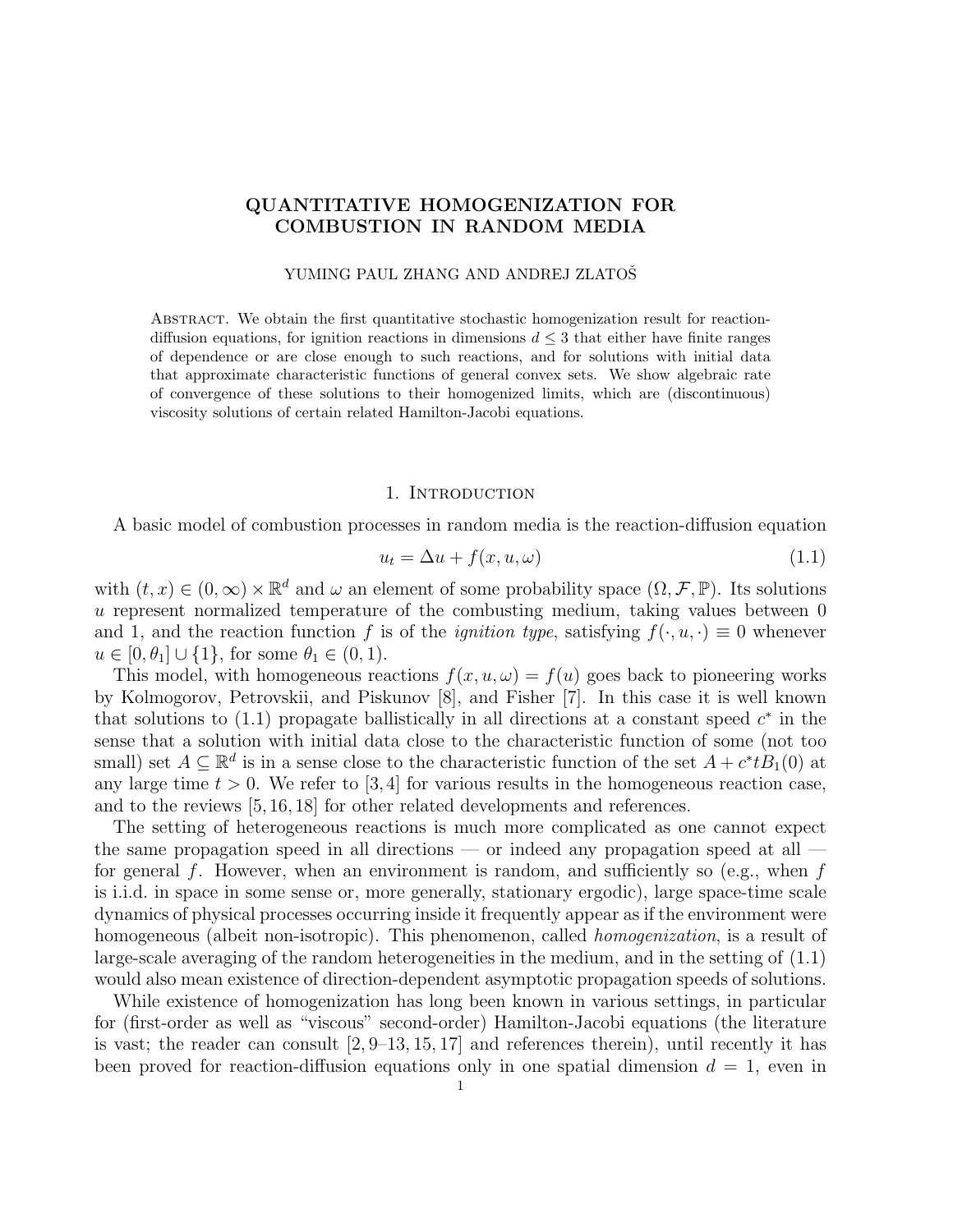the simplest heterogeneous setting of spatially periodic reactions  $f$ . The main reason for this is that in the case of reaction-diffusion equations, the (homogenized) large-space-time limits of solutions to (1.1) are in fact expected to be (discontinuous) characteristic functions of time-expanding regions, which are also (viscosity) solutions to a very different PDE, the (firstorder) Hamilton-Jacobi equation (1.4) below with some f-dependent "speed"  $c^* : \mathbb{S}^{d-1} \to$  $(0, \infty)$ . When this fact is coupled with complications caused by potentially very non-trivial geometries of the boundaries of these regions in dimensions  $d \geq 2$ , it is not surprising that the question of homogenization in this setting becomes substantially more challenging.

In fact, the first proofs of stochastic homogenization for  $(1.1)$  in dimensions  $d \geq 2$  have only been provided recently and only for ignition reactions (we also note that a homogenization result for KPP reactions, satisfying  $f(\cdot, 0, \cdot) \equiv f(\cdot, 1, \cdot) \equiv 0$ , and  $0 < f(x, u, \omega) \le f_u(x, 0, \omega)u$ when  $u \in (0, 1)$ , was stated without proof in the paper [13] by Lions and Souganidis). First, Lin and the second author obtained a number of conditional homogenization results for general reactions, and showed that the hypotheses in these apply, in particular, to isotropic stationary ergodic ignition reactions in dimensions  $d \leq 3$  [10]. We then showed that homogenization also holds for general stationary ignition reactions in dimensions  $d \leq 3$  that either have finite ranges of dependence (which is a continuous version of an i.i.d. environment) or are in some sense close to such reactions [19] (we refer to [10, 19, 21] for further discussion on this, including the reason for the not-just-technical and physically relevant limitation to  $d \leq 3$ , which we also briefly mention after Definition 1.2 below). The hypotheses (H1)–(H4) below in fact mirror those from [19], although for the sake of simplicity we will not consider here the most general form of the hypotheses in [19].

We also note that when it comes to *periodic* reactions (i.e.,  $f(x, u, \omega) = f(x, u)$  and periodic in x), homogenization was proved for *monostable* ones (as KPP but without requiring  $f(x, u) \leq f_u(x, 0)u$ , so KPP reactions are included) by Alfaro and Giletti [1] for initial data with smooth convex supports. This was extended to general convex supports in [10], where homogenization was also proved for periodic ignition reactions and quite general initial data in any dimension. We also refer to the work [14] by Majda and Souganidis for the case of (1.1) with homogeneous KPP reactions and periodic first-order advection terms.

Given how recent the above results are, it is no surprise that until now no *quantitative* estimates on the speed of convergence of solutions to (1.1) to their homogenized limits have been obtained. The goal of this paper is to address this question for the random ignition reactions considered in [19] (see Theorem 1.3 below). This involves the study of the largespace-time-scale version of (1.1), that is,

$$
(u_{\varepsilon})_t = \varepsilon \Delta u_{\varepsilon} + \varepsilon^{-1} f\left(\varepsilon^{-1} x, u_{\varepsilon}, \omega\right) \tag{1.2}
$$

with a small  $\varepsilon > 0$ , so that solutions u to (1.1) give rise to those for (1.2) via

$$
u_{\varepsilon}(t, x, \omega) := u\left(\varepsilon^{-1}t, \varepsilon^{-1}x, \omega\right). \tag{1.3}
$$

Our main result in [19] is that if initial data for (1.2) sufficiently well approximate the characteristic function of some open set  $A \subseteq \mathbb{R}^d$  as  $\varepsilon \to 0$ , then the solutions  $u_{\varepsilon}$  almost surely converge to the characteristic function of a set  $\Theta^{A,c^*} \subseteq (0,\infty) \times \mathbb{R}^d$ , in the sense of locally uniform convergence on the complement of  $\partial \Theta^{A,c^*}$  (i.e., where this characteristic function is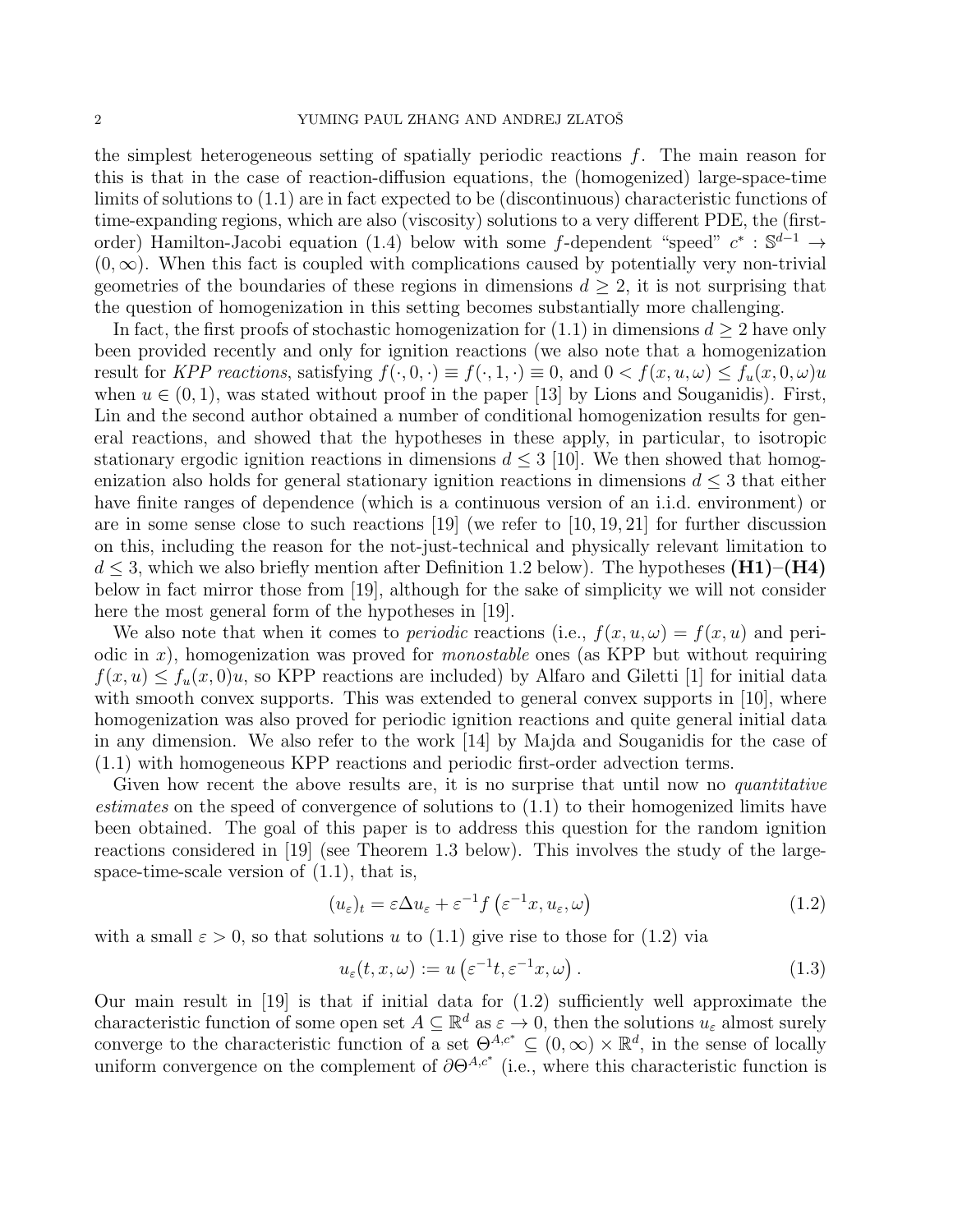continuous). In fact, as is shown in [10],  $\chi_{\Theta^{A,c^*}}$  is a viscosity solution with initial data  $\chi_A$  to the deterministic homogeneous (non-isotropic) Hamilton-Jacobi equation

$$
\bar{u}_t = c^* \left( -\frac{\nabla \bar{u}}{|\nabla \bar{u}|} \right) |\nabla \bar{u}|,\tag{1.4}
$$

where  $c^*(e) > 0$  is a (deterministic asymptotic) front speed for (1.1) in direction  $e \in \mathbb{S}^{d-1}$ , which exists for each e and the function  $c^* : \mathbb{S}^{d-1} \to (0,\infty)$  is Lipschitz [19].

One can therefore view  $(1.4)$  as the homogenization limit of  $(1.2)$ . We then show in Theorem 1.3 below that when the initial set  $A$  is bounded and convex, then convergence to this limit is algebraic in  $\varepsilon$  (with some power  $\sigma > 0$ ), with a probability that exponentially converges to 1 as  $\varepsilon \to 0$ . Specifically, we refer here to convergence of the  $\theta$ -super-level set

$$
\Gamma_{u_{\varepsilon},\theta}(t,\omega) := \left\{ x \in \mathbb{R}^d \, | \, u_{\varepsilon}(t,x,\omega) \geq \theta \right\}
$$

of  $u_{\varepsilon}(\cdot, t, \omega)$  to  $\Theta^{A,c^*}(t) := \{x \in \mathbb{R}^d \mid (t,x) \in \Theta^{A,c^*}\},\$  for each fixed  $\theta \in (0,1)$  and uniformly on bounded time intervals. We also note that in this convex A case, the set  $\Theta^{A,c^*}(t)$  is also convex and was in fact shown in [10, Theorem 1.4(iii)] to have the relatively simple form

$$
\Theta^{A,c^*}(t) = \bigcap_{e \in \mathbb{S}^{d-1}} \left\{ x \in \mathbb{R}^d \, \middle| \, x \cdot e < \sup_{y \in A} y \cdot e + c^*(e)t \right\}. \tag{1.5}
$$

Theorem 1.3 is hence a *quantitative stochastic homogenization* result for  $(1.1)$ , which is to the best of our knowledge the first one for reaction-diffusion equations. The basis of our analysis are results from our paper [19], primarily those in Proposition 2.7 below. These are quantitative estimates on the fluctuations of arrival times at any point in  $\mathbb{R}^d$  of special solutions to (1.1) with half-space-like initial data, and were obtained via a method inspired by related pioneering results of Armstrong and Cardaliaguet [2] for Hamilton-Jacobi equations with non-convex finite-range-of-dependence Hamiltonians. We note that in the case of Hamilton-Jacobi homogenization, the limiting PDE is again a Hamilton-Jacobi equation; this differs from our reaction-diffusion case, where the homogenization limit of  $(1.2)$  is  $(1.4)$ (see [10] for further discussion concerning this relationship).

We note that while we could prove our results in more generality, in particular, include in Theorem 1.3 also reactions that are less well approximated by those with finite ranges of dependence (see in particular hypothesis  $(H4')$  and Example 1.6 in [19]), we chose not to do so here for the sake of clarity.

Let us now move to the precise statements of our hypotheses, which are from [19], and to our main result. We start with the definition of stationary reactions.

**Definition 1.1.** Let  $(\Omega, \mathcal{F}, \mathbb{P})$  be a probability space that is endowed with a group of measurepreserving bijections  $\{\Upsilon_y : \Omega \to \Omega\}_{y \in \mathbb{R}^d}$  such that for all  $y, z \in \mathbb{R}^d$ ,

$$
\Upsilon_y\circ \Upsilon_z=\Upsilon_{y+z}.
$$

A reaction function  $f : \mathbb{R}^d \times [0,1] \times \Omega \to [0,\infty)$ , with the random variables  $X_{x,u} := f(x,u,.)$ being F-measurable for all  $(x, u) \in \mathbb{R}^d \times [0, 1]$ , is called *stationary* if for each  $(x, y, u, \omega) \in$  $\mathbb{R}^{2d} \times [0,1] \times \Omega$  we have

$$
f(x, u, \Upsilon_y \omega) = f(x + y, u, \omega).
$$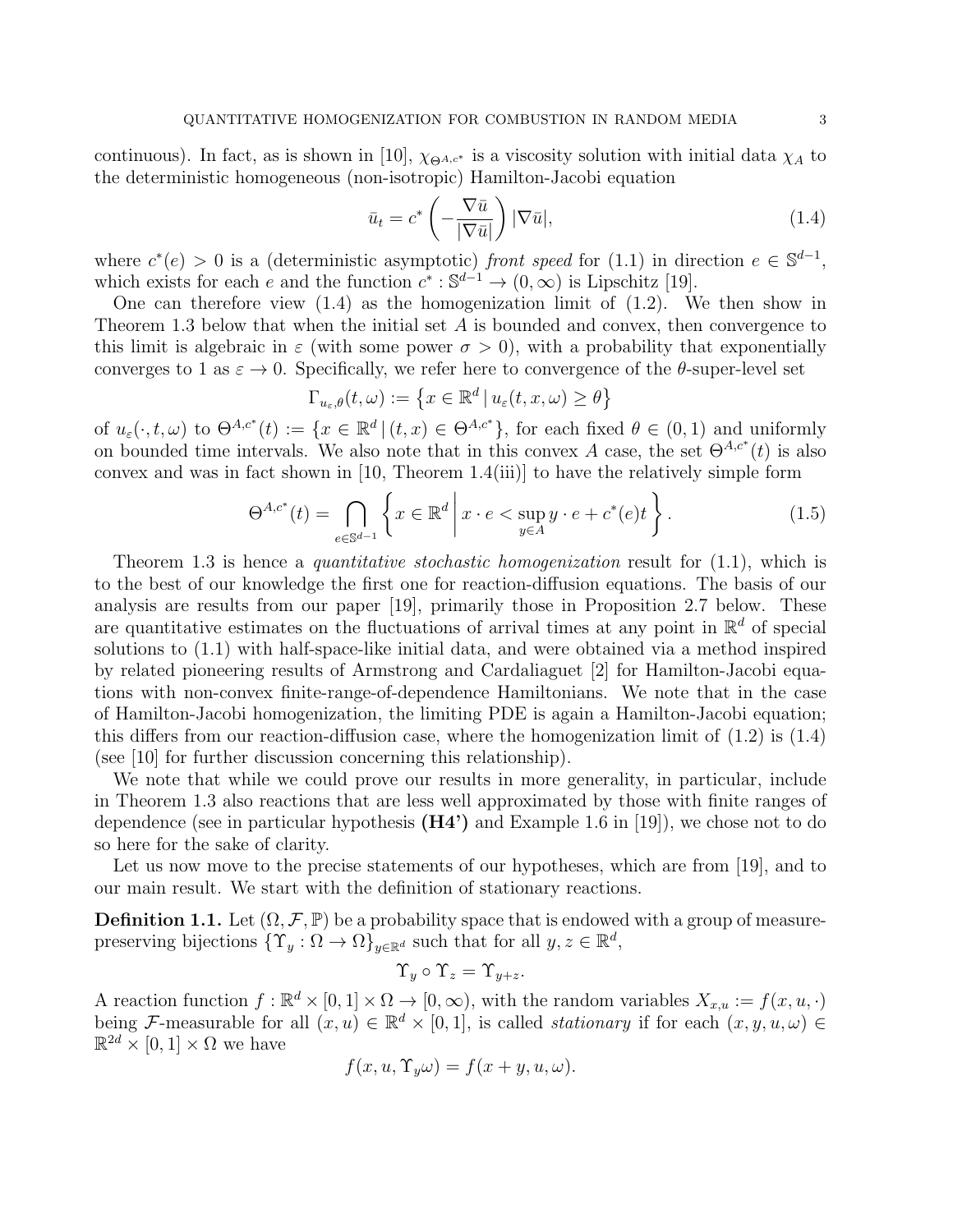The range of dependence of such f is the infimum of all  $r \in \mathbb{R}^+ \cup \{\infty\}$  such that

 $\mathcal{E}(U)$  and  $\mathcal{E}(V)$  are P-independent

for any  $U, V \subseteq \mathbb{R}^d$  with  $d(U, V) \geq r$ , where  $\mathcal{E}(U)$  is the  $\sigma$ -algebra generated by the family of random variables  $\{X_{x,u} | (x,u) \in U \times [0,1]\}$  and  $d(\cdot,\cdot)$  is the standard distance in  $\mathbb{R}^d$ .

Since we are interested in ignition reactions, we assume the following hypothesis.

(H1) The reaction f is stationary, Lipschitz in both x and u with constant  $M \geq 1$ , and there are  $\theta_1 \in (0, \frac{1}{2})$  $\frac{1}{2}$ ,  $m_1 > 1$ , and  $\alpha_1 > 0$  such that  $f(\cdot, u, \cdot) \equiv 0$  for  $u \in [0, \theta_1] \cup \{1\}$ ,  $f(\cdot, u, \cdot) \ge \alpha_1 (1 - u)^{m_1}$  for  $u \in [1 - \theta_1, 1)$ , and f is non-increasing in  $u \in [1 - \theta_1, 1)$ .

In fact, we need to assume slightly more, since one cannot hope for general reactions satisfying  $(H1)$  to lead to homogenization for  $(1.1)$  as described above, even for homogeneous reactions  $f(x, u, \omega) = f(u)$ . Indeed, if f is allowed to vanish at some intermediate value  $\theta' \in (\theta_1, 1 - \theta_1)$  and is also "sufficiently larger" on  $(\theta_1, \theta')$  than on  $(\theta', 1)$ , solutions typically form "plateaus" at value  $\theta'$  (or another intermediate value) whose widths grow linearly in time, and so these plateaus will not disappear as  $\varepsilon \to 0$  and the scaling (1.3) is applied (see [20, 21] for more details). To avoid this scenario, we make the following definition.

**Definition 1.2.** A reaction f satisfying  $(H1)$  is a stationary *pure ignition* reaction if for each  $\eta > 0$  we have

$$
\inf_{\substack{(x,\omega)\in\mathbb{R}^d\times\Omega\\ \theta_{x,\omega}+\eta<1-\theta_1}} f(x,\theta_{x,\omega}+\eta,\omega) > 0,
$$

where the *ignition temperature*  $\theta_{x,\omega}$  is defined by

$$
\theta_{x,\omega} := \sup \{ \theta \ge 0 \mid f(x, u, \omega) = 0 \text{ for all } u \in [0, \theta] \} \qquad (\in [\theta_1, 1 - \theta_1]).
$$

As the second author showed in [21], the linearly growing plateaus scenario may occur even for pure ignition reactions, but only in dimensions  $d \geq 4$  (this relates to transience of Brownian motion in  $\mathbb{R}^{d-1}$ ). Therefore our main hypothesis on the reaction f is the following.

(H2) f is a stationary pure ignition reaction and  $d \leq 3$ .

Finally, we will assume that  $f$  either has a finite range of dependence, or is close enough to such reactions and has certain uniform decay in u near  $u = 1$ . The following two hypotheses relate to the second alternative.

(H3) There are  $m_3 \geq 1$  and  $\alpha_3 > 0$  such that for all  $\eta \in (0, \frac{1}{2})$  $\frac{1}{2}\theta_1$  we have

$$
\inf_{\substack{(x,\omega)\in\mathbb{R}^d\times\Omega\\u\in[1-\theta_1/2,1]}}(f(x,u-\eta,\omega)-f(x,u,\omega))\geq\alpha_3\eta^{m_3}.
$$

(H4) There are  $m_4, n_4, \alpha_4 > 0$  such that for each  $n \geq n_4$ , there exists a stationary reaction  $f_n$  with range of dependence  $\leq n$  and  $||f_n - f||_{\infty} \leq \alpha_4 n^{-m_4}$ .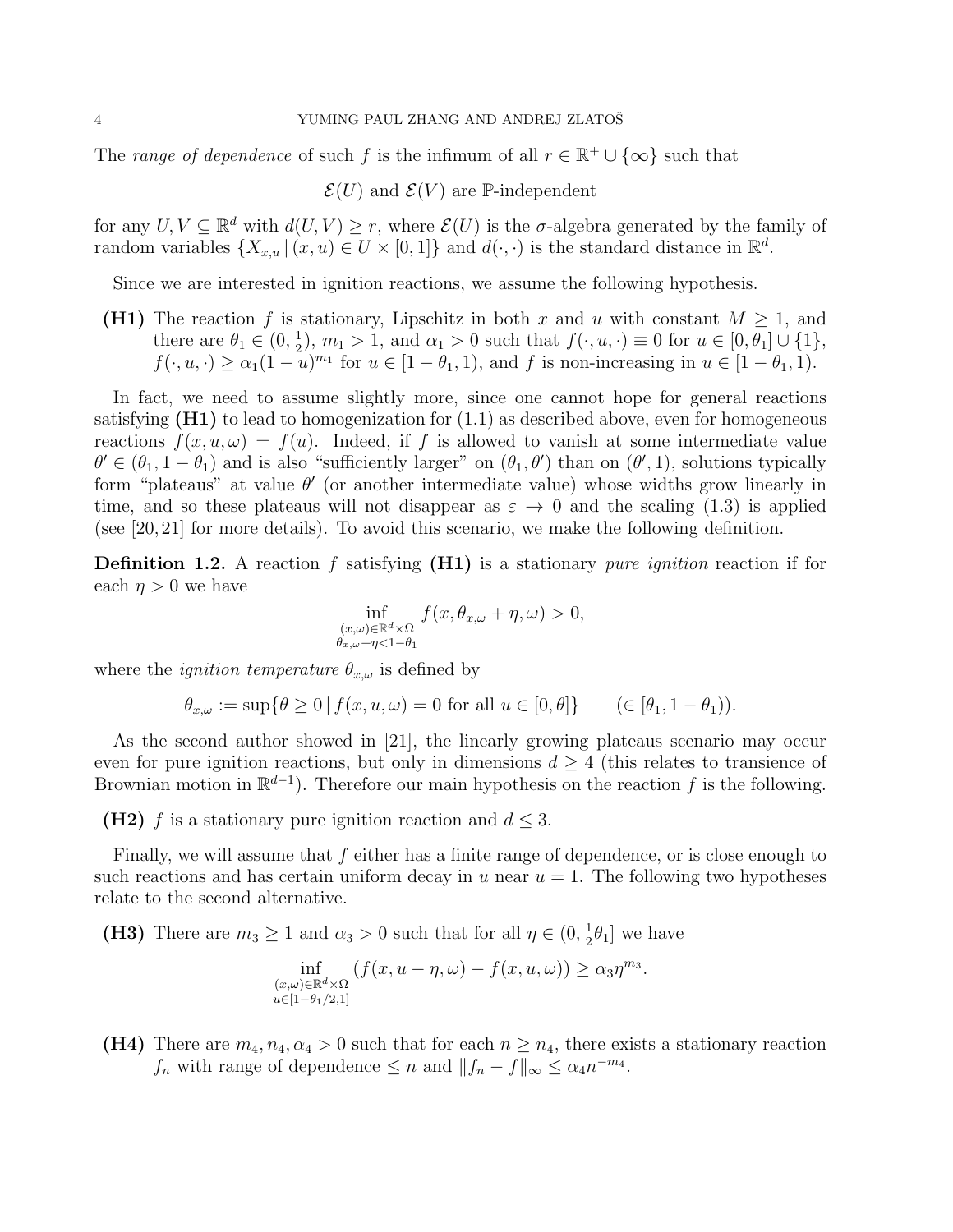We are now ready to state our main result. In it we denote  $B_r(A) := A + (B_r(0) \cup \{0\})$ and  $A_r^0 := A \setminus \overline{B_r(\partial A)}$  for  $A \subseteq \mathbb{R}^d$  and  $r \geq 0$  (in particular,  $A_0^0$  is the interior of A). Note that if A is convex, so are  $B_r(A)$  and  $A_r^0$ . We also let  $\tilde{\sigma} := \min \left\{ \frac{1}{8m} \right\}$  $\frac{1}{8m_1}, \frac{m_4}{4m_3+\delta}$  $_{4m_3+8m_4}$  $\}$ , where we ignore the second term when f is assumed to have a finite range of dependence (and so  $(H3)–(H4)$ ) is not assumed).

**Theorem 1.3.** Assume that f satisfying  $(H2)$  either has a finite range of dependence or satisfies (H3)–(H4). There is a Lipschitz function  $c^*: \mathbb{S}^{d-1} \to (0, \infty)$  such that if  $u_{\varepsilon}$  solves (1.2) and for some open bounded convex set  $A \subseteq \mathbb{R}^d$  and some  $\nu > 0$  we have

$$
(1 - \theta_1) \chi_{A^0_{\varepsilon^\nu}} \le u_\varepsilon(0, \cdot, \omega) \le \chi_{B_{\varepsilon^\nu}(A)}
$$

for each  $\varepsilon > 0$ , then the following holds with  $\sigma := \frac{1}{2} \min \{\tilde{\sigma}, \nu\}$ . For any  $\theta \in (0, 1)$  and  $T_0 > 0$ , there are constants  $C_0 = C_0(M, \theta_1, m_1, \alpha_1, A, \theta)$  and  $\varepsilon_0 > 0$  such for all  $\varepsilon \in (0, \varepsilon_0]$  we have

$$
\mathbb{P}\left[\left(\Theta^{A,c^*}(t)\right)^0_{\varepsilon^\sigma}\subseteq \Gamma_{u_\varepsilon,\theta}(t,\cdot)\subseteq B_{\varepsilon^\sigma}\left(\Theta^{A,c^*}(t)\right)\text{ for all }t\in [C_0\varepsilon,T_0]\right]\geq 1-\exp\left(-\varepsilon^{-2\sigma}\right).
$$

Remarks. 1. The limitation of the above estimate to times  $t \geq C_0 \varepsilon$  is necessary because if θ is close to 1, it takes time  $O(ε)$  for  $u_ε$  to reach the value θ. If  $θ < 1 - θ₁$ , then it is not difficult to show that Theorem 1.3 extends to include  $t \in [0, T_0]$  in the statement because both inclusions then hold for all  $(t, \omega) \in [0, C_0 \varepsilon] \times \Omega$  when  $\varepsilon > 0$  is small enough.

2. We can also determine on which parameters  $\varepsilon_0$  depends. It turns out that there is some  $\eta_* = \eta_*(M, \theta_1, m_1, \alpha_1) > 0$  such that if for some  $\xi > 0$  we have

$$
\inf_{\substack{(x,\omega)\in\mathbb{R}^d\times\Omega\\u\in[\theta_{x,\omega}+\eta_*,1-\theta_1]}} f(x,u,\omega) \ge \xi,\tag{1.6}
$$

then  $\varepsilon_0$  can be chosen to depend only on  $A, \nu, \theta, T_0$  plus on

$$
M, \theta_1, m_1, \alpha_1, \xi, \text{ and either } \rho \text{ or } m_3, \alpha_3, m_4, n_4, \alpha_4,
$$
 (1.7)

depending on whether we assume  $(H2)$  plus f having range of dependence at most  $\rho \in [1,\infty)$ , or we assume  $(H2)–(H4)$ . See the proof of Theorem 1.3 for details on this.

3. Lemma 2.4 below shows that if A is unbounded (but still convex), then Theorem 1.3 holds locally uniformly, that is, with  $(\Theta^{A,c^*}(t))_{\varepsilon^{\sigma}}^0$  and  $\Gamma_{u_{\varepsilon},\theta}(t,\cdot)$  replaced by their intersections with  $B_N(0)$ , for any  $N \in \mathbb{N}$  ( $C_0$  and  $\varepsilon_0$  then also depend on N).

4. We make here no attempt to optimize the power  $\sigma$  in Theorem 1.3.

1.1. Organization of the Paper and Acknowledgements. In Section 2 we collect several important preliminary results as well as most of the notation used later. In Section 3, we construct certain regularized approximations of the sets  $\Theta^{A,c^*}$ , which are then used in the proof of Theorem 1.3 in Section 4.

YPZ acknowledges partial support by an AMS-Simons Travel Grant. AZ acknowledges partial support by NSF grant DMS-1900943 and by a Simons Fellowship.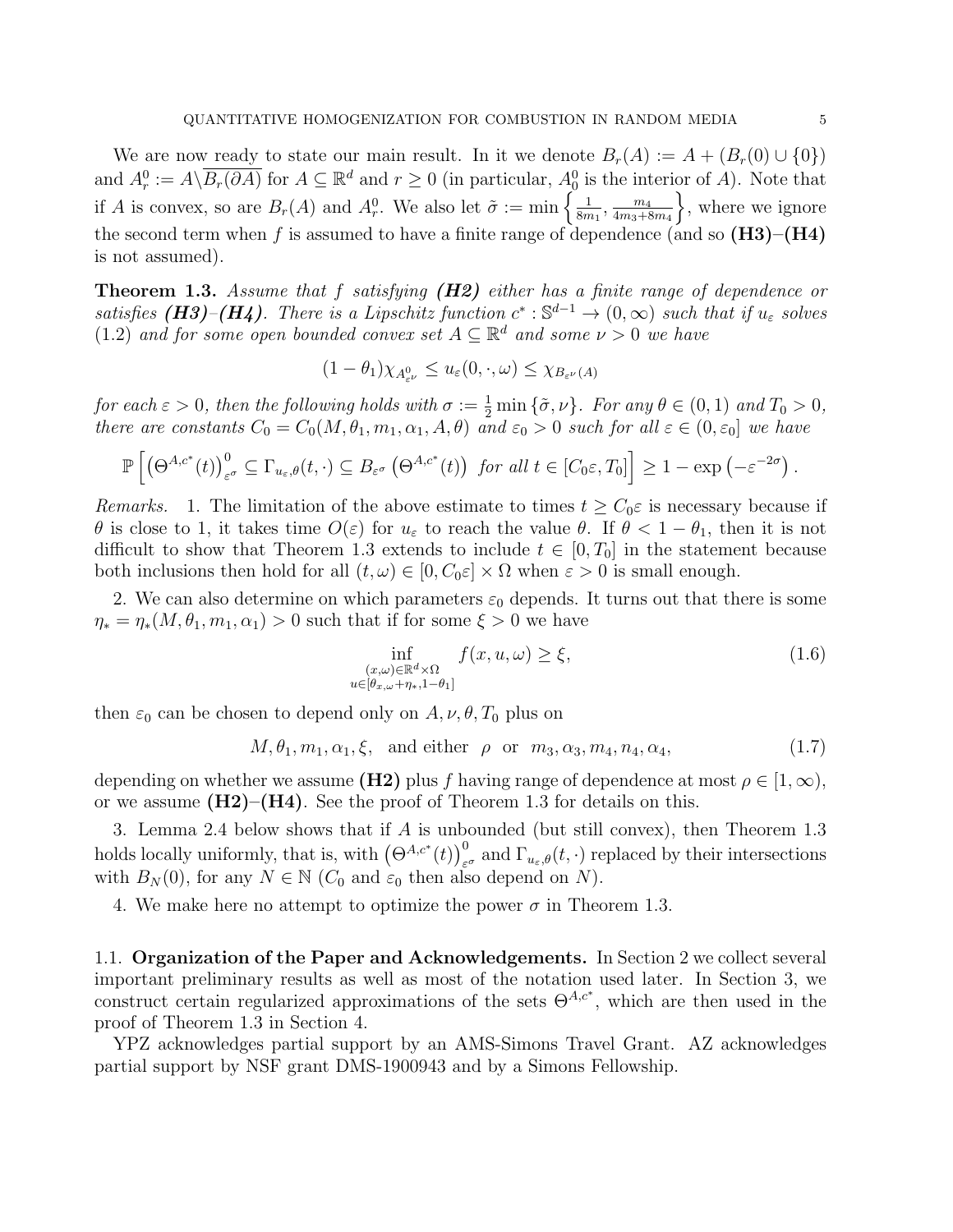### 6 YUMING PAUL ZHANG AND ANDREJ ZLATOŠ

#### 2. Preliminaries and Notation

Most of the results in this section are from [19], and we reproduce them here for the reader's convenience. Many of them hold uniformly in  $\omega$  and even without assuming stationarity of the reaction, and in these we will therefore replace  $(H1)$  by the following weaker hypothesis.

 $(H1')$  f satisfies  $(H1)$  except possibly the stationarity hypothesis.

We collect the needed results assuming  $(H1')$  in the following subsection.

2.1. General Ignition Reactions. Let us start with a basic lower bound which shows that general solutions to (1.1) propagate with speed no less than some  $c_0 > 0$  (see [21]). Consider the largest M-Lipschitz function  $F_0 : [0, 1] \to [0, \infty)$  such that  $F_0(u) \leq \alpha_1 (1-u)^{m_1} \chi_{[1-\theta_1, 1]}(u)$ for all  $u \in [0,1]$ , which of course guarantees that  $f(x, \cdot, \omega) \geq F_0$  for all  $\omega \in \Omega$  when f satisfies (H1'). Then  $F_0$  is a homogeneous pure ignition reaction, and we let  $c_0 > 0$  be its traveling front speed (i.e., such that the PDE  $u_t = u_{xx} + F_0(u)$  in one spatial dimension has a traveling front solution  $u(t, x) = U(x - c_0t)$ , with  $U(-\infty) = 1$  and  $U(\infty) = 0$ .

**Lemma 2.1.** There exists  $\theta_2 = \theta_2(M, \theta_1, m_1, \alpha_1) < 1$  such that for each  $c < c_0$  and  $\theta < 1$ , there is  $\kappa_0 = \kappa_0(M, \theta_1, m_1, \alpha_1, c, \theta) \ge 1$  such that the following holds. If  $u : (0, \infty) \times \mathbb{R}^d \to$ [0, 1] is a solution to (1.1) with f satisfying  $(H1')$  and with some  $\omega \in \Omega$ , and if  $u(t_0, y) \ge \theta_2$ for some  $t_0 \geq 1$  and  $y \in \mathbb{R}^d$ , then for all  $t \geq t_0 + \kappa_0$ ,

$$
\inf_{|x-y|\leq c(t-t_0)} u(t,x) \geq \theta.
$$

If also  $u_t \geq 0$ , then this clearly holds with any  $t_0 \geq 0$  (and  $\kappa_0$  increased by 1).

Let

$$
\theta^* := \frac{\min\{1 - \theta_2, \theta_1\}}{4}.\tag{2.1}
$$

The next few results are from [19], and stated there with  $\theta_2 = \theta_2(M, \frac{1}{2}\theta_1, m_1, \alpha_1(1-\frac{1}{8}\theta_2))$  $(\frac{1}{8}\theta_1)^{m_1-1})$ in the definition of  $\theta^*$ ; however, the remark after [19, Lemma 2.1] explains that they also hold with (2.1) and  $\theta_2 = \theta_2(M, \theta_1, m_1, \alpha_1)$  (moreover, this distinction will be of no consequence here). The first of these is [19, Lemma 2.8], which provides an upper bound on  $\kappa_0(M,\theta_1,m_1,\alpha_1,\frac{c_0}{4})$  $\frac{a_0}{4}, \theta$  from Lemma 2.1 as  $\theta \to 1$ .

**Lemma 2.2.** Let  $u : [0, \infty) \times \mathbb{R}^d \to [0, 1]$  solve (1.1) with f satisfying (H1') and some  $\omega \in \Omega$ . There is  $D_1 = D_1(M, \theta_1, m_1, \alpha_1)$  such that if  $u(t_0, y) \geq 1 - \theta^*$  for some  $t_0 \geq 1$  and  $y \in \mathbb{R}^d$ , then for any  $\theta \in [1-\theta^*,1)$  and  $t \ge t_0 + D_1(1-\theta)^{1-m_1}$  we have

$$
\inf_{|x-y|\leq c_0(t-t_0)/4} u(t,x) \geq \theta.
$$

Throughout the rest of the paper we will primarily use Lemma 2.1 with  $c = \frac{c_0}{2}$  $rac{20}{2}$  and  $\theta = 1 - \theta^*$ , hence we define

$$
\kappa_0 := \kappa_0\left(M,\theta_1,m_1,\alpha_1,\frac{c_0}{2},1-\theta^*\right).
$$

The next result is [19, Lemma 2.2], which constructs smooth initial data  $u_{0,S}$  that approximate  $(1 - \theta^*) \chi_S$  and the corresponding solutions satisfy  $u_t \geq 0$ .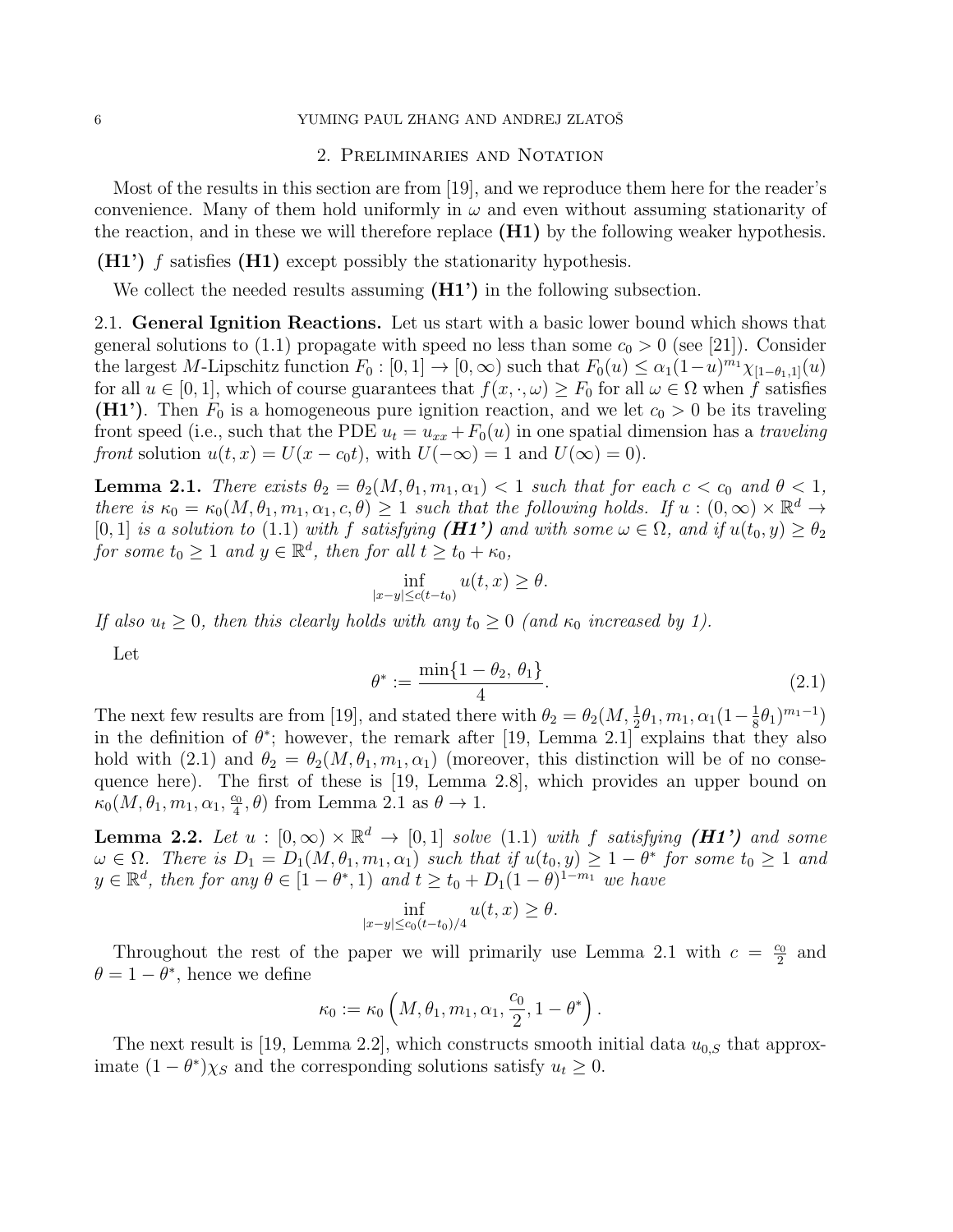**Lemma 2.3.** There is  $R_0 = R_0(M, \theta_1, m_1, \alpha_1) \geq 1$  such that for any f satisfying (*H1'*) and  $S \subseteq \mathbb{R}^d$ , there is a smooth function  $u_{0,S}$  satisfying

$$
\Delta u_{0,S} + F_0(u_{0,S}) \ge 0,
$$

and

$$
(1-\theta^*)\chi_S \le u_{0,S} \le (1-\theta^*)\chi_{B_{R_0}(S)}.
$$

The following counterpart to Lemma 2.1 (see [10, Lemma 2.2] and [19, Lemma 2.5]) yields an upper bound on the speed of propagation of perturbations of solutions to (1.1).

**Lemma 2.4.** Let  $u_1, u_2 : [0, \infty) \times \mathbb{R}^d \to [0, 1]$  be, respectively, a subsolution and a supersolution to (1.1) with some f satisfying ( $H1'$ ) and some  $\omega \in \Omega$ , and let  $r > 0$  and  $y \in \mathbb{R}^d$ . If  $u_1(0,.) \leq u_2(0,.)$  on  $B_r(y)$ , then for all  $(t, x) \in [0, \infty) \times \mathbb{R}^d$  we have

$$
u_1(t, x) \le u_2(t, x) + 2d e^{\sqrt{M/d} (|x-y| - r + 2\sqrt{Md} t)}.
$$

This estimate yields the following two results. The first of them is just [19, Corollary 2.6], and in the second we let

$$
T_u(x) := \inf\{t \ge 0 \, | \, u(t, x) \ge 1 - \theta^*\}.
$$

Corollary 2.5. If  $u : [0, \infty) \times \mathbb{R}^d \to [0, 1]$  solves (1.1) with some f satisfying (H1') and some  $\omega \in \Omega$ , then for any  $t > 0$  we have

$$
\{x \in \mathbb{R}^d \, | \, u(t, x) \ge 1 - \theta_1\} \subseteq B_{c_1 t + \kappa_1} (\{x \in \mathbb{R}^d \, | \, u(0, x) \ge \theta_1\}),
$$

where

$$
c_1 := 2\sqrt{Md} > c_0 \qquad \text{and} \qquad \kappa_1 := 1 + \sqrt{d/M} \ln \frac{2d}{1 - 2\theta_1}
$$

Corollary 2.6. Let  $u_1, u_2 : [0, \infty) \times \mathbb{R}^d \to [0, 1]$  solve (1.1) with f satisfying (H1') and some  $\omega \in \Omega$ . There is  $D_2 = D_2(M, \theta_1, m_1, \alpha_1) \geq 1$  such that if  $u_1(0, \cdot) \leq u_2(t_0, \cdot)$  on  $B_R(0)$ for some  $t_0 \ge 0$  and  $R \ge D_2(1 + T_{u_1}(0)),$  then

$$
T_{u_1}(0) \geq T_{u_2}(0) - t_0 - \kappa_0.
$$

Proof. By Lemma 2.4, we have

$$
u_1(t,0) \le u_2(t+t_0,0) + 2d e^{2Mt - \sqrt{M/d}R}
$$

for all  $t \geq 0$ . Hence,

$$
u_2(T_{u_1}(0) + t_0, 0) \ge u_1(T_{u_1}(0), 0) - \theta^* \ge 1 - 2\theta^*
$$

as long as

$$
R \ge 2\sqrt{Md}T_{u_1}(0) + \sqrt{d/M} \ln\frac{2d}{\theta^*},
$$

which will be guaranteed if we let  $D_2 := 2\sqrt{Md} \ln \frac{2d}{\theta^*}$ . But then Lemma 2.1 yields

$$
u_2(T_{u_1}(0) + t_0 + \kappa_0, 0) \ge 1 - \theta^*
$$

and the result follows.  $\Box$ 

.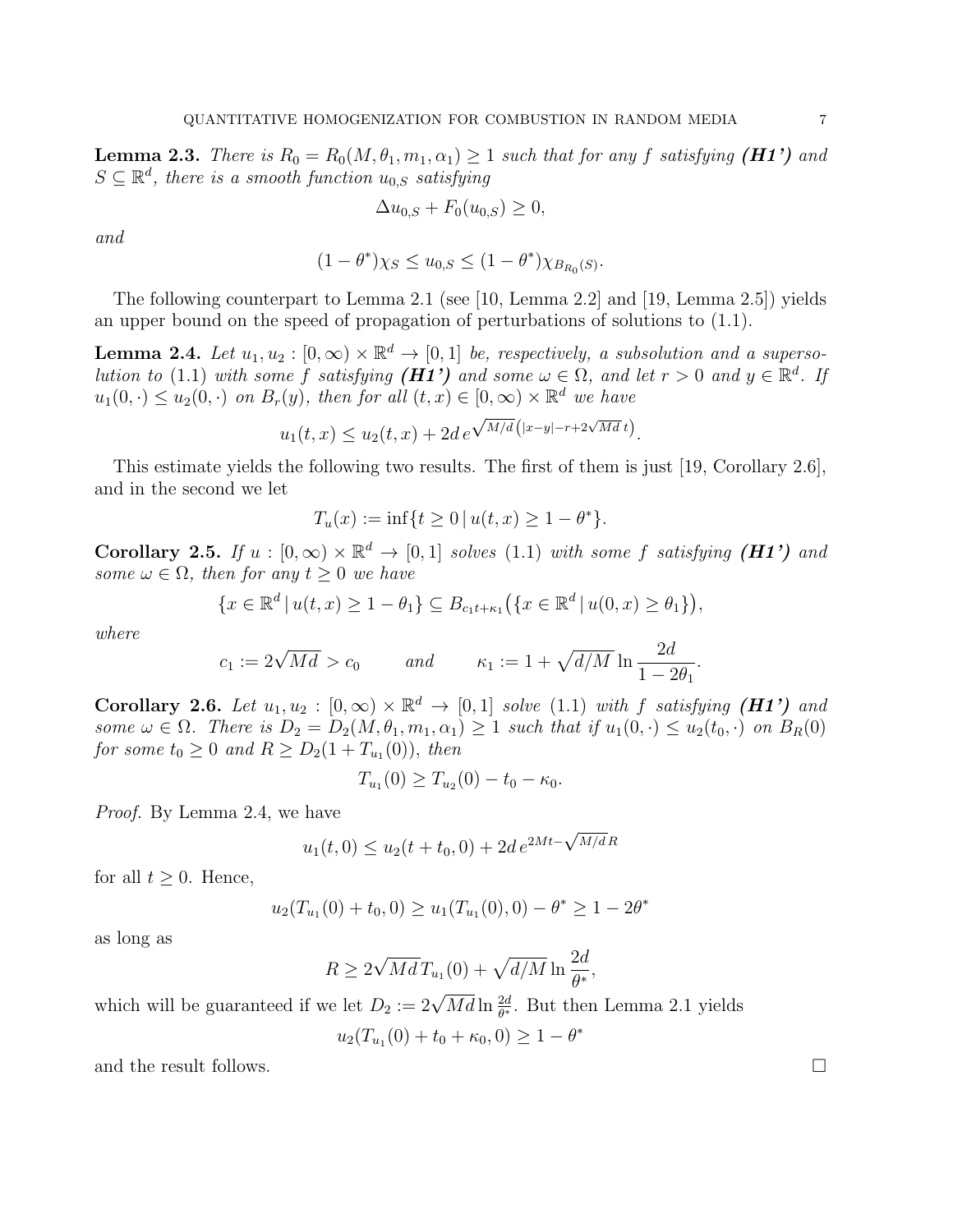2.2. Stationary Ignition Reactions. Identification of the front speeds  $c^*(e)$  for (1.1) with a stationary reaction  $f$  is based on the analysis of the dynamics of special solutions starting from approximate characteristic functions of half-spaces. Specifically, for any  $e \in \mathbb{S}^{d-1}$  let  $\mathcal{H}_e^- := \{x \in \mathbb{R}^d \mid x \cdot e \leq 0\}$ , and for any  $y \in \mathbb{R}^d$  let  $u = u(t, x, \omega; e, y)$  be the solution to

$$
u_t = \Delta u + f(x, u, \omega) \qquad \text{on } (0, \infty) \times \mathbb{R}^d,
$$
  

$$
u(0, \cdot, \omega; e, y) = u_{0, \mathcal{H}_e + y} \qquad \text{on } \mathbb{R}^d,
$$
 (2.2)

where  $u_{0,\mathcal{H}_{e}^{-}+y}$  satisfies Lemma 2.3 with  $S := \mathcal{H}_{e}^{-} + y$ . Then for any  $(x,\omega) \in \mathbb{R}^{d} \times \Omega$  let

$$
T(x, \omega; e, y) := \inf\{t \ge 0 \, | \, u(t, x, \omega; e, y) \ge 1 - \theta^*\},
$$

which one can think of as the arrival time of the solution from  $(2.2)$  at x. Corollary 2.7 and Propositions 3.8, 4.2, and 5.1 in [19] (see also (5.5) in [19]) now yield the following fluctuation estimate for  $y = 0$ , which immediately extends to all  $y \in \mathbb{R}^d$  by stationarity of f.

**Proposition 2.7.** Let f satisfying (H2) either have range of dependence at most  $\rho \in [1,\infty)$ or satisfy (H3)–(H4). Then there is  $\overline{C} \geq 1$  such that if in the former case we let

$$
\beta := 1 - \frac{1}{2m_1},\tag{2.3}
$$

and in the latter case we let

$$
\beta := 1 - \min\left\{\frac{1}{2m_1}, \frac{m_4}{m_3 + 2m_4}\right\},\tag{2.4}
$$

then for each  $e \in \mathbb{S}^{d-1}$ ,  $\lambda \geq 0$ , and  $x, y \in \mathbb{R}^d$  with  $(x - y) \cdot e \geq 1$  we have

$$
\mathbb{P}\left[\left|T(x,\cdot;e,y)-\mathbb{E}[T(x,\cdot;e,y)]\right|\geq \lambda\right]\leq 2\exp\left(-\bar{C}^{-2}\lambda^2((x-y)\cdot e)^{-2\beta}\right).
$$

Moreover, there is  $\bar{T}(e) \in \left[\frac{1}{\epsilon}\right]$  $\frac{1}{c_1}$ ,  $\frac{1}{c_0}$  $\frac{1}{c_0}$  (depending on f) and for each  $\delta > 0$  there is  $C_{\delta} \geq 1$  such that for all  $l > 1$  we have

$$
\left| \frac{\mathbb{E}[T(\{le+y,\cdot\};e,y)]}{l} - \bar{T}(e) \right| \le C_{\delta} \, l^{-1+\beta+\delta}.
$$

Finally,  $\bar{C}$  and  $C_{\delta}$  can be chosen to only depend on (1.7) (and  $C_{\delta}$  also on  $\delta$ ).

Note that  $\beta \in \left(\frac{1}{2}\right)$  $(\frac{1}{2}, 1)$ . Also, see the discussion at the start of Section 4 below for the last claim. Next we state the definition of deterministic front speeds from [10].

**Definition 2.8.** Let f satisfy (**H1**) and let  $e \in \mathbb{S}^{d-1}$ . If there is  $c^*(e) \in \mathbb{R}$  and  $\Omega_e \subseteq \Omega$  with  $\mathbb{P}(\Omega_e) = 1$  such that for each  $\omega \in \Omega_e$  and compact  $K \subseteq \{x \in \mathbb{R}^d \mid x \cdot e > 0\}$  we have

$$
\lim_{t \to \infty} \inf_{x \in (c^*(e)e - K)t} u(t, x, \omega; e, 0) = 1,
$$
  

$$
\lim_{t \to \infty} \sup_{x \in (c^*(e)e + K)t} u(t, x, \omega; e, 0) = 0,
$$

then we say that  $c^*(e)$  is a *deterministic front speed* in direction e for (1.1).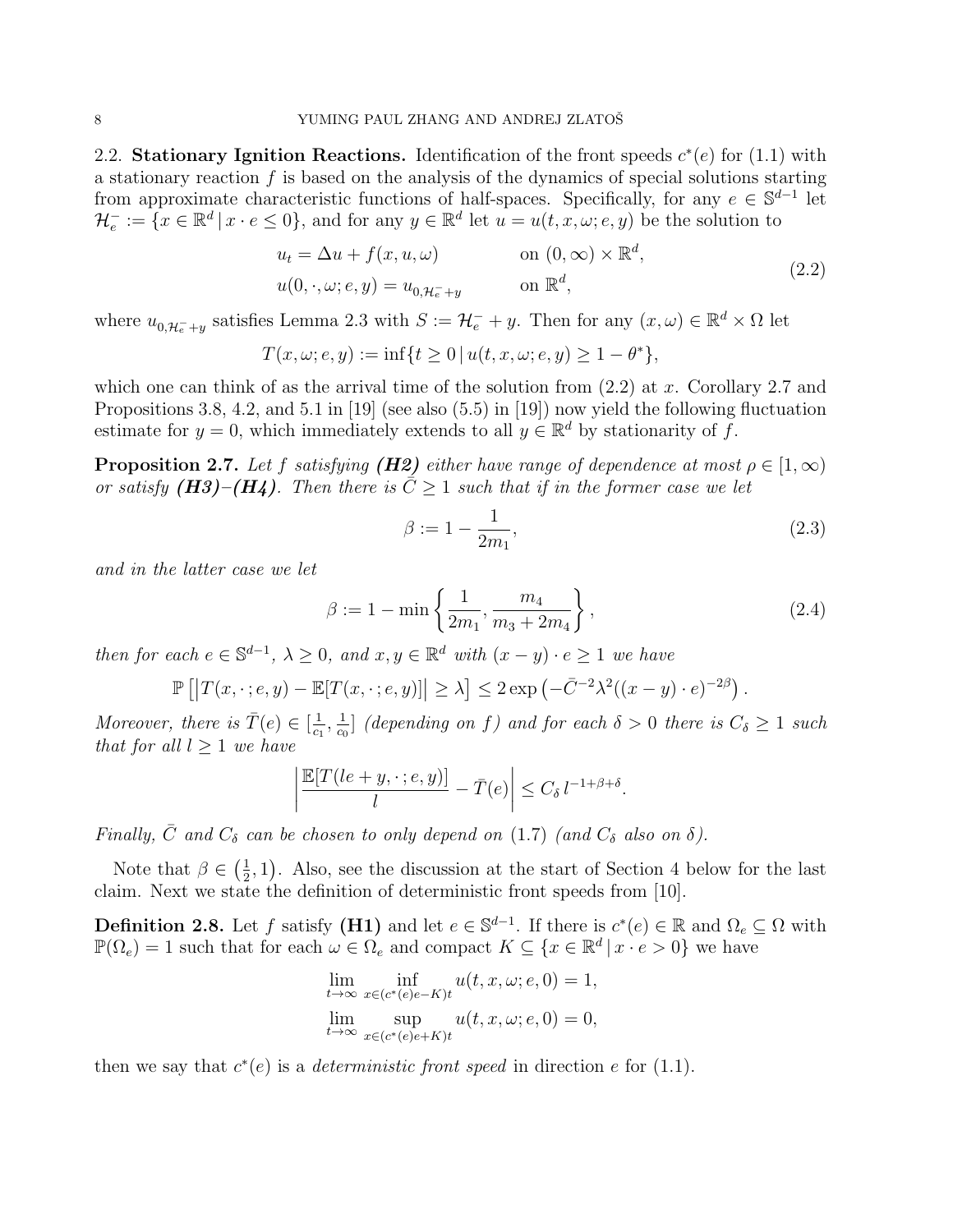Comparison principle shows that this definition is independent of the choice of  $u_{0,\mathcal{H}_{\epsilon}^-}$  in (2.2) with  $y = 0$ , as long as it satisfies Lemma 2.3 (and  $c^*(e)$  is clearly unique if it exists). It was shown in [19, Proposition 6.2] that under the hypotheses of Proposition 2.7, deterministic front speeds for f exist for all  $e \in \mathbb{S}^{d-1}$ , and in fact they are  $c^*(e) = \overline{T}(e)^{-1} \in [c_0, c_1]$ . Moreover, [19, Theorems 1.3 and 1.4] shows that  $c^*$  is Lipschitz continuous on  $\mathbb{S}^{d-1}$ .

If A is open convex, then we have the very useful formula (1.5). It will be convenient to let (1.5) be in fact the definition of  $\Theta^{A,c^*}(t)$  for any continuous  $c^* : \mathbb{S}^{d-1} \to (0,\infty)$  (with open convex A), and we note that then  $\Theta^{A,c^*}(t)$  is also open convex for each  $t \geq 0$  (openness follows from continuity of  $c^*$ ). If now  $c : \mathbb{S}^{d-1} \to (0,\infty)$  is continuous and  $c \leq c^*$ , then clearly  $\Theta^{A,c}(t) \subseteq \Theta^{A,c^*}(t)$  for each  $t \geq 0$ . In particular, if  $c_0 \leq c^* \leq c_1$  for some  $c_0, c_1 \in (0,\infty)$ , then for all  $t > 0$  we have

$$
B_{\rm cot}(A) \subseteq \Theta^{A,c^*}(t) \subseteq B_{c_1t}(A). \tag{2.5}
$$

Finally, we have the semigroup property

$$
\Theta^{A,c^*}(t+s) = \Theta^{\Theta^{A,c^*}(t),c^*}(s)
$$
\n(2.6)

for all  $t, s \geq 0$ . The inclusion  $\supseteq$  is trivial, so let us now consider any  $x \in \Theta^{A,c^*}(t+s)$ . Take any  $e \in \mathbb{S}^{d-1}$ , and then  $y_e \in \partial A$  such that  $y_e \cdot e = \sup_{z \in A} z \cdot e$ . Then define

$$
x_e := x - \frac{s}{t+s}(x - y_e) = y_e + \frac{t}{t+s}(x - y_e)
$$

and note that  $x \in \Theta^{A,c^*}(t+s)$  implies for any  $e' \in \mathbb{S}^{d-1}$  that

$$
x_e \cdot e' < y_e \cdot e' + \frac{t}{t+s} c^*(e')(t+s) = \sup_{z \in A} z \cdot e' + c^*(e')t.
$$

Hence  $x_e \in \Theta^{A,c^*}(t)$ , which together with  $(x - y_e) \cdot e < c^*(e)(t + s)$  yields

$$
x \cdot e < x_e \cdot e + \frac{s}{t+s} c^*(e)(t+s) < \sup_{z \in \Theta^{A,c^*}(t)} z \cdot e + c^*(e)s.
$$

Since this holds for all  $e \in \mathbb{S}^{d-1}$ , we can see that  $x \in \Theta^{A,c^*}(t+s)$ , and  $(2.6)$  is proved.

# 3. An Approximation Lemma

In this section we construct a perturbation  $(A',c')$  of  $(A,c^*)$  such that the sets  $\Theta^{A',c'}(t)$ from (1.5) satisfy an interior ball condition on a large time interval. We will use this in the proof of Theorem 1.3 in following section.

We say that an open set  $U \subseteq \mathbb{R}^d$  satisfies the *r*-interior ball condition for some  $r > 0$  if for any  $x \in \partial U$  there is  $y \in U$  such that  $B_r(y) \subseteq U$  and  $x \in \partial B_r(y)$ . We also recall that  $U \subseteq \mathbb{R}^d$ is strictly convex if for all  $x, y \in U$ , the line segment connecting x and y lies in  $U_0^0 \cup \{x, y\}$ .

**Lemma 3.1.** Let  $A \subseteq \mathbb{R}^d$  be an open bounded convex set, and let  $c^* : \mathbb{S}^{d-1} \to (0, \infty)$  be continuous. If  $c_0, c_1 \in (0, \infty)$  are such that  $c_0 \leq c^* \leq c_1$  and  $r > 0$ , then for any  $T \geq \frac{2r}{c_0}$  $c_0$ there is open convex  $A' \subseteq \mathbb{R}^d$  and a continuous function  $c' : \mathbb{S}^{d-1} \to (0, \infty)$  such that

(i)  $c' \leq c^*$ ; (ii)  $A' \subseteq B_r(A)$  and  $\Theta^{A,c^*}(T) \subseteq B_{c_1 r/c_0}(\Theta^{A',c'}(T));$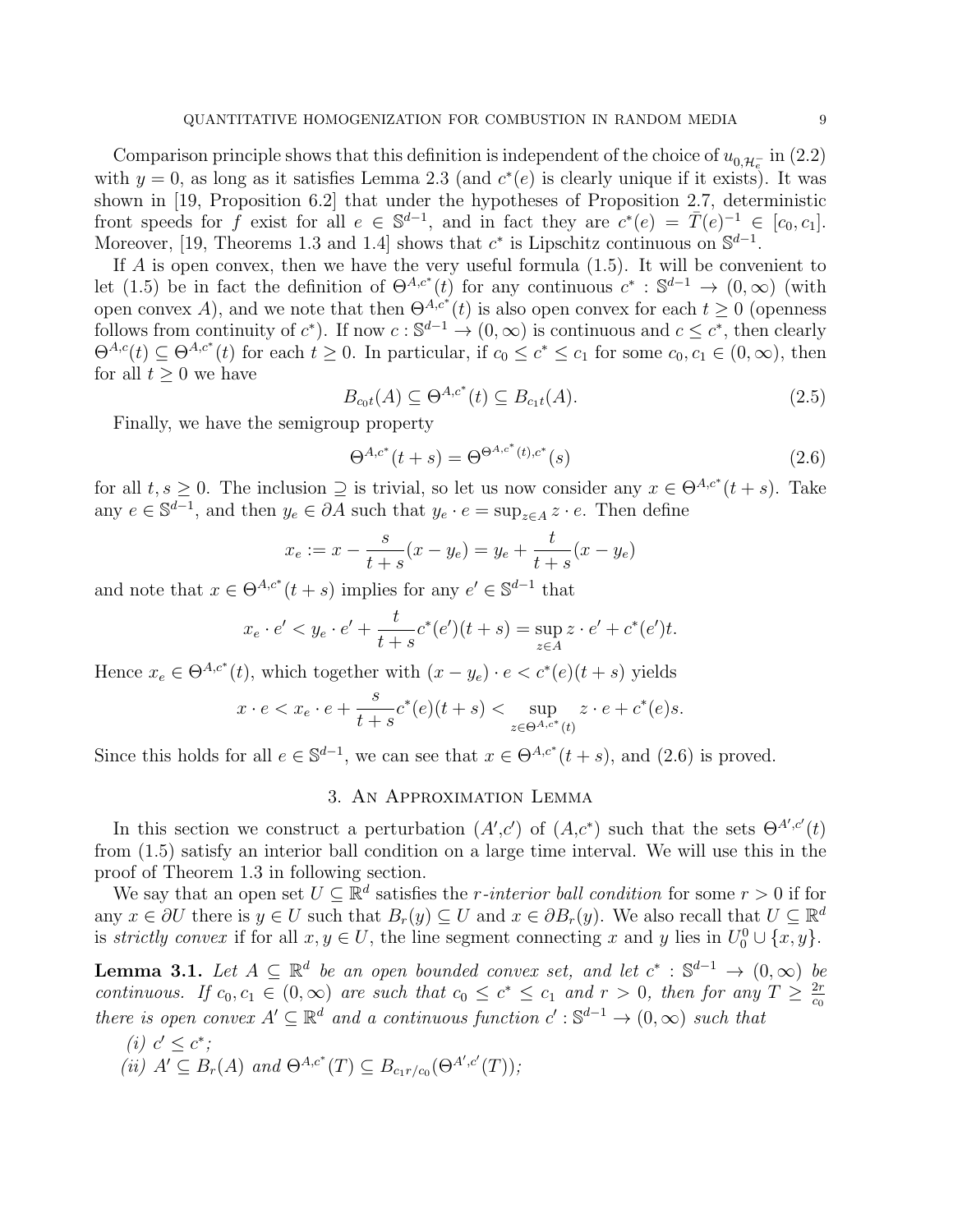(iii)  $\Theta^{A',c'}(t)$  satisfies the r-interior ball condition for all  $t \in [0,T]$ .

*Proof.* Since A is convex, by Theorem 5.4 [6], the signed distance function  $h_A$  of A (i.e.,  $h_A(x) := d(x, \partial A)$  if  $x \in A^c$ , and  $h_A(x) := -d(x, \partial A)$  otherwise) is a convex function. Take any  $x_0 \in A$  and  $\delta > 0$  such that  $\sup_{x \in A} \delta |x - x_0|^2 < r$ . Then

$$
A_1 := \left\{ x \in \mathbb{R}^d \, \big| \, h_A(x) + \delta |x - x_0|^2 < 0 \right\}
$$

is open, convex, with  $\overline{A_1}$  strictly convex and satisfying  $\overline{A_1} \subseteq A \subseteq B_r(A_1) =: A'$ . Then A', which clearly satisfies the r-interior ball condition, also has strictly convex closure and

$$
A \subseteq A' \subseteq \overline{A'} \subseteq B_r(A). \tag{3.1}
$$

Since A' satisfies the r-interior ball condition and  $\overline{A'}$  is strictly convex, for each  $e \in \mathbb{S}^{d-1}$ there is a unique  $x_e(0) \in \partial A'$  such that the outer unit normal vector to  $\partial A'$  at  $x_e(0)$  is e, and  $\partial A' = \bigcup_{e \in \mathbb{S}^{d-1}} \{x_e(0)\}\.$  Moreover, we have

$$
x \cdot e < x_e(0) \cdot e \qquad \text{for all } x \in \overline{A'} \setminus x_e(0). \tag{3.2}
$$

Similarly, replacing A in the above argument by  $(\Theta^{A,c^*}(T))^0_r$ , we can find an open, bounded, convex set  $A''$  satisfying the r-interior ball condition, having strictly convex closure, and

$$
(\Theta^{A,c^*}(T))_r^0 \subseteq A'' \subseteq \overline{A''} \subseteq B_r((\Theta^{A,c^*}(T))_r^0) \qquad (\subseteq \Theta^{A,c^*}(T)).
$$
\n(3.3)

Moreover, for each  $e \in \mathbb{S}^{d-1}$ , there is again a unique  $x_e(T) \in \partial A''$  such that the outer unit normal at  $x_e(T)$  is  $e$ , we have  $\partial A'' = \bigcup_{e \in \mathbb{S}^{d-1}} \{x_e(T)\}\)$ , as well as

$$
x \cdot e < x_e(T) \cdot e \qquad \text{for all } x \in \overline{A''} \setminus x_e(T). \tag{3.4}
$$

From  $T \geq \frac{2r}{c_0}$  $\frac{2r}{c_0}$ ,  $c^* \ge c_0$ , and  $(2.5)$  we now obtain

$$
B_r(A) \subseteq B_{c_0T-r}(A) = (B_{c_0T}(A))^0_r \subseteq (\Theta^{A,c^*}(T))^0_r \subseteq A''.
$$
\n(3.5)

Notice also that for any  $x \in \Theta^{A,c^*}(T - \frac{r}{c}$  $(\frac{r}{c_0})$ , we have  $B_r(x) \subseteq \Theta^{A,c^*}(T)$  due to (2.6) and (2.5). Therefore  $\Theta^{A,c^*}(T-\frac{r}{c}$  $(\frac{r}{c_0}) \subseteq (\Theta^{A,c^*}(T))_r^0$ , and it follows that

$$
\Theta^{A,c^*}(T) \subseteq B_{c_1 r/c_0}(\Theta^{A,c^*}(T-c_0^{-1}r)) \subseteq B_{c_1 r/c_0}((\Theta^{A,c^*}(T))_r^0) \subseteq B_{c_1 r/c_0}(A''). \tag{3.6}
$$

Now define  $c' : \mathbb{S}^{d-1} \to \mathbb{R}$  by

$$
c'(e) := \frac{(x_e(T) - x_e(0)) \cdot e}{T}.
$$

Then  $c' > 0$  because  $\overline{A'} \subseteq A''$  by (3.1) and (3.5), and it is also continuous because  $\overline{A'}$  and  $\overline{A''}$ are strictly convex. Since  $A'' \subseteq \Theta^{A,c^*}(T)$  and  $A \subseteq A'$  by (3.3) and (3.1), by using (1.5) and (3.2) we obtain

$$
x_e(0) \cdot e + c'(e)T = x_e(T) \cdot e \le \sup_{y \in A} y \cdot e + c^*(e)T \le x_e(0) \cdot e + c^*(e)T
$$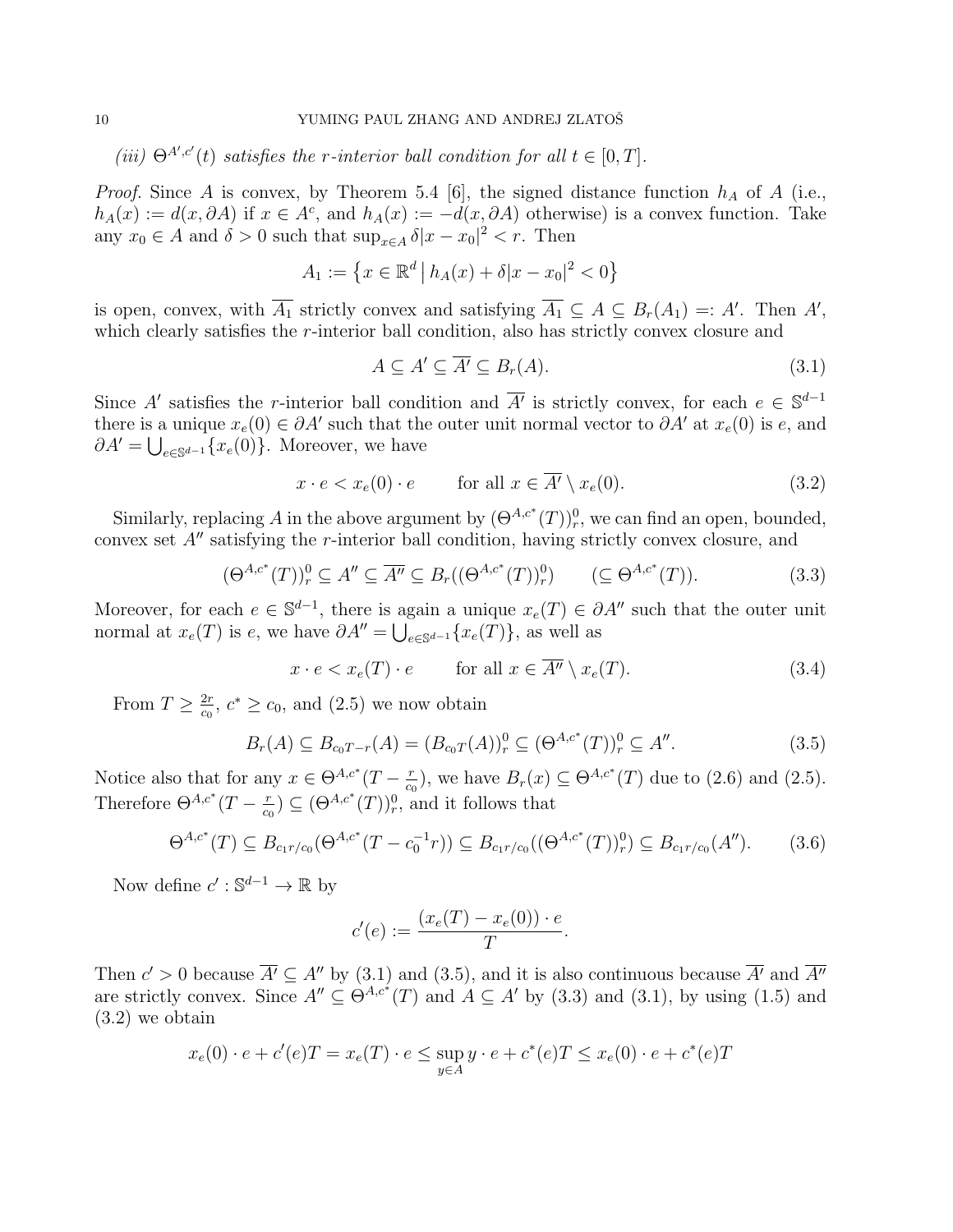for each  $e \in \mathbb{S}^{d-1}$ , so (i) holds. Moreover, from (1.5), (3.2), and (3.4) we see that

$$
\Theta^{A',c'}(T) = \bigcap_{e \in \mathbb{S}^{d-1}} \left\{ x \in \mathbb{R}^d \, \middle| \, x \cdot e < x_e(0) \cdot e + c'(e)T \right\}
$$
\n
$$
= \bigcap_{e \in \mathbb{S}^{d-1}} \left\{ x \in \mathbb{R}^d \, \middle| \, x \cdot e < x_e(T) \cdot e \right\} = A''.
$$

This, (3.1), and (3.6) yield (ii).

It remains to show that  $\Theta^{A',c'}(t)$  satisfies the r-interior ball condition for all  $t \in [0,T]$ . For any  $e \in \mathbb{S}^{d-1}$  and  $t \in [0, T]$ , let

$$
x_e(t) := (1 - T^{-1}t) x_e(0) + T^{-1}t x_e(T).
$$
\n(3.7)

Then

$$
x_e(t) \cdot e = x_e(0) \cdot e + c'(e)t,\tag{3.8}
$$

and (3.2) and (3.4) show for all  $e' \in \mathbb{S}^{d-1} \setminus \{e\}$  that

$$
x_e(t) \cdot e' < (1 - T^{-1}t) \, x_{e'}(0) \cdot e' + T^{-1}t \, x_{e'}(T) \cdot e' = x_{e'}(0) \cdot e' + c'(e')t \qquad (= x_{e'}(t) \cdot e').
$$

Therefore  $x_e(t) \in \partial \Theta^{A',c'}(t)$  by (1.5), and  $x_e(t) \neq x_{e'}(t)$  for all  $e' \in \mathbb{S}^{d-1} \setminus \{e\}.$ 

Since  $\Theta^{A',c'}(t)$  is bounded and convex by (1.5), it has a supporting hyperplane for each (outer) direction  $e \in \mathbb{S}^{d-1}$ . From  $x_e(t) \in \partial \Theta^{A',c'}(t)$ , (3.8), and (1.5) we see that this hyperplane is precisely  $\{x \cdot e = x_e(t) \cdot e\}$ . Since  $x_{e'}(t) \cdot e \langle x_e(t) \cdot e \rangle$  for all  $e' \in \mathbb{S}^{d-1} \setminus \{e\}$  and  $x_{e'}(t)$  is continuous in  $e'$  for each  $t \in [0,T]$  (because it is for  $t = 0,T$ , by strict convexity of  $A', A''$ , it follows that for each  $\varepsilon > 0$ , there is  $\delta \in (0, 1)$  such that if  $0 < |\varepsilon' - \varepsilon| < \delta$ , then the supporting hyperplane  $\{x \cdot e' = x_{e'}(t) \cdot e'\}$  contains the point  $x_{e'}(t)$  satisfying  $x_{e'}(t) \cdot e < x_e(t) \cdot e'$ and  $|x_{e'}(t) - x_e(t)| < \varepsilon$ . This and  $x_e(t) \cdot e' < x_{e'}(t) \cdot e'$  show that the closest point to  $x_e(t)$ that lies in the intersection of the two hyperplanes, which is  $x_e(t) + s_{e'} \frac{e' - (e^t \cdot e)e}{|e' - (e^t \cdot e)e|}$  $\frac{e^{\prime} - (e^{\prime} \cdot e)e}{|e^{\prime} - (e^{\prime} \cdot e)e|}$  for some  $s_{e'} \in \mathbb{R}$ , must have  $s_{e'} \in (0,\varepsilon)$ . But since the points from  $\{x \cdot e = x_e(t) \cdot e\}$  that satisfy  $x \cdot e' \leq x_{e'}(t) \cdot e'$  are precisely those with  $(x - x_e(t)) \cdot \frac{e' - (e' \cdot e)e}{|e' - (e' \cdot e)e|}$  $\frac{e' - (e' \cdot e)e}{|e' - (e' \cdot e)e|} \leq s_{e'}$ , and this holds for all  $e'$ with  $|e'-e| < \delta$ , we see that  $\partial \Theta^{A',c'}(t) \cap \{x \cdot e = x_e(t) \cdot e\} \subseteq B_{\varepsilon}(x_e(t))$ . Taking  $\varepsilon \to 0$  shows that  $\partial \Theta^{A',c'}(t) \cap \{x \cdot e = x_e(t) \cdot e\} = \{x_e(t)\}\text{, and so}$ 

$$
\partial \Theta^{A',c'}(t) = \bigcup_{e \in \mathbb{S}^{d-1}} \{x_e(t)\}.
$$

Now fix any  $t \in [0, T]$  and  $x \in \partial \Theta^{A', c'}(t)$ , and let  $e \in \mathbb{S}^{d-1}$  be such that  $x_e(t) = x$ . Since A' and A'' satisfy the r-interior ball condition, there are  $y_0, y_T$  such that  $B^0 := B_r(y_0)$  and  $B^T := B_r(y_T)$  satisfy  $B^0 \subseteq A', B^T \subseteq A'', x_e(0) \in \partial B^0$ , and  $x_e(T) \in \partial B^T$ . If now

$$
B^t := B_r((1 - T^{-1}t) y_0 + T^{-1}t y_T),
$$

then (3.7) shows that  $x = x_e(t) \in \partial B^t$ . It therefore remains to show that  $B^t \subseteq \Theta^{A',c'}(t)$ . For any  $z \in B^t$ , there are  $z_0 \in B^0$  and  $z_T \in B^T$  such that  $z = (1 - T^{-1}t) z_0 + T^{-1}t z_T$ . It follows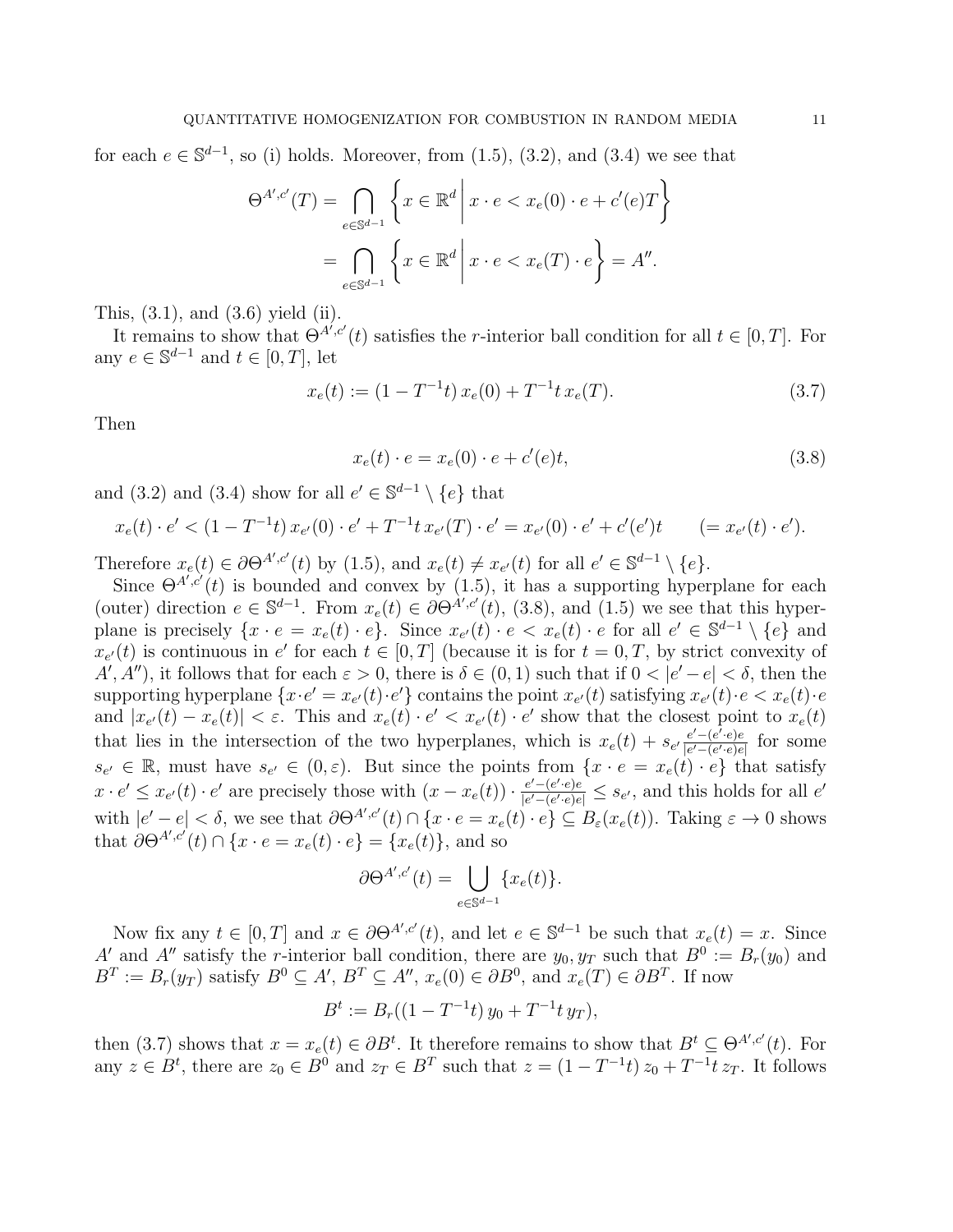from (3.2) and (3.4) that for any  $e' \in \mathbb{S}^{d-1}$  we have

$$
z \cdot e' < (1 - T^{-1}t) \, x_{e'}(0) \cdot e' + T^{-1}t \, x_{e'}(T) \cdot e' = x_{e'}(0) \cdot e' + c'(e')t = \sup_{y \in A'} y \cdot e' + c'(e')t,
$$

and hence  $z \in \Theta^{A',c'}(t)$  by (1.5). Thus  $B^t \subseteq \Theta^{A',c'}(t)$ , finishing the proof.

## 4. Proof of Theorem 1.3

We will do the proof simultaneously for  $f$  satisfying  $(H2)$  and having finite range of dependence (then we assume this range to be at most  $\rho \in [1,\infty)$ ), and for f satisfying  $(H2)$ – $(H4)$ . This is because Proposition 2.7 applies in both these cases, with the definitions  $(2.3)$  and  $(2.4)$ , respectively (we will use these below). We also let  $c^*$  be the deterministic front speed for  $(1.1)$ .

Before we start, for any solution  $u : [0, \infty) \times \mathbb{R}^d \to [0, 1]$  to (1.1) and any  $0 < \eta < \theta < 1$ , we let the *width of the transition zone* of u from  $\eta$  to  $\theta$  (at any time  $t \ge 0$ ) be (see [21])

$$
L_{u,\eta,\theta}(t,\omega) := \inf \left\{ L > 0 \, \middle| \, \Gamma_{u,\eta}(t,\omega) \subseteq B_L \left( \Gamma_{u,\theta}(t,\omega) \right) \right\}. \tag{4.1}
$$

It follows from Remark 2 after [19, Definition 2.3] and [19, Lemma 2.4] that if  $f$  satisfies (H2), then there are  $\mu_*, \kappa_* > 0$  such that if u solves (1.1) with some  $\omega \in \Omega$  and initial data satisfying Lemma 2.3 for some  $S \subseteq \mathbb{R}^d$ , then

$$
\sup_{\substack{t \ge 0 \& \eta \in (0, 1 - \theta^*) \\ \inf_{(t, x) \in [\kappa_*, \infty) \times \mathbb{R}^d \\ u(t, x) \in [\theta^*, 1 - \theta^*]}} \frac{L_{u, \eta, 1 - \theta^*}(t)}{1 + |\ln \eta|} \le \mu_*^{-1},
$$
\n
$$
\inf_{\substack{(t, x) \in [\kappa_*, \infty) \times \mathbb{R}^d \\ u(t, x) \in [\theta^*, 1 - \theta^*]}} \frac{L_{u, \eta, 1 - \theta^*}(t)}{2}
$$
\n(4.2)

We will in fact only need this in the first part of this proof, for S being half-spaces (so for the solutions from (2.2)).

Moreover, it follows from the above results in [19] that there is  $\eta_* = \eta_*(M, \theta_1, m_1, \alpha_1) > 0$ such that  $\mu_*, \kappa_*$  can be chosen to depend only on  $M, \theta_1, m_1, \alpha_1$  from (H1) and  $\xi > 0$  from (1.6). Similarly, C and  $C_{\delta}$  in Proposition 2.7 can be chosen to depend only on (1.7) (and  $C_{\delta}$ also depends on  $\delta$ ) because they depend on the constants from (2.10) in [19] (plus  $\rho$  in the finite range of dependence setting), which is (1.7) without  $\xi, \rho$  and also with  $\mu_*, \kappa_*, m_2, \alpha_2, m_4'$ . But when we assume (H2), we can simply let  $m_2 := 1$  and  $\alpha_2 := 0$  in [19] because  $1 + |\ln \eta| \leq \eta^{-1}$ for  $\eta \in (0,1)$ ; and when we assume also (H4), in which case  $m_4'$  also plays a role in [19], we can let  $m'_4 := \infty$ .

In the rest of this section, constants that include C will again depend on  $(1.7)$ , while any other dependence will be explicitly declared in the notation (e.g.,  $C'_{\varepsilon,T}$  also depends on  $\varepsilon$ , T). These constants may also vary from one expression to the next.

We are now ready for the proof of Theorem 1.3, which we split into two main parts. Without loss, we will assume that  $T_0 \geq 1$ .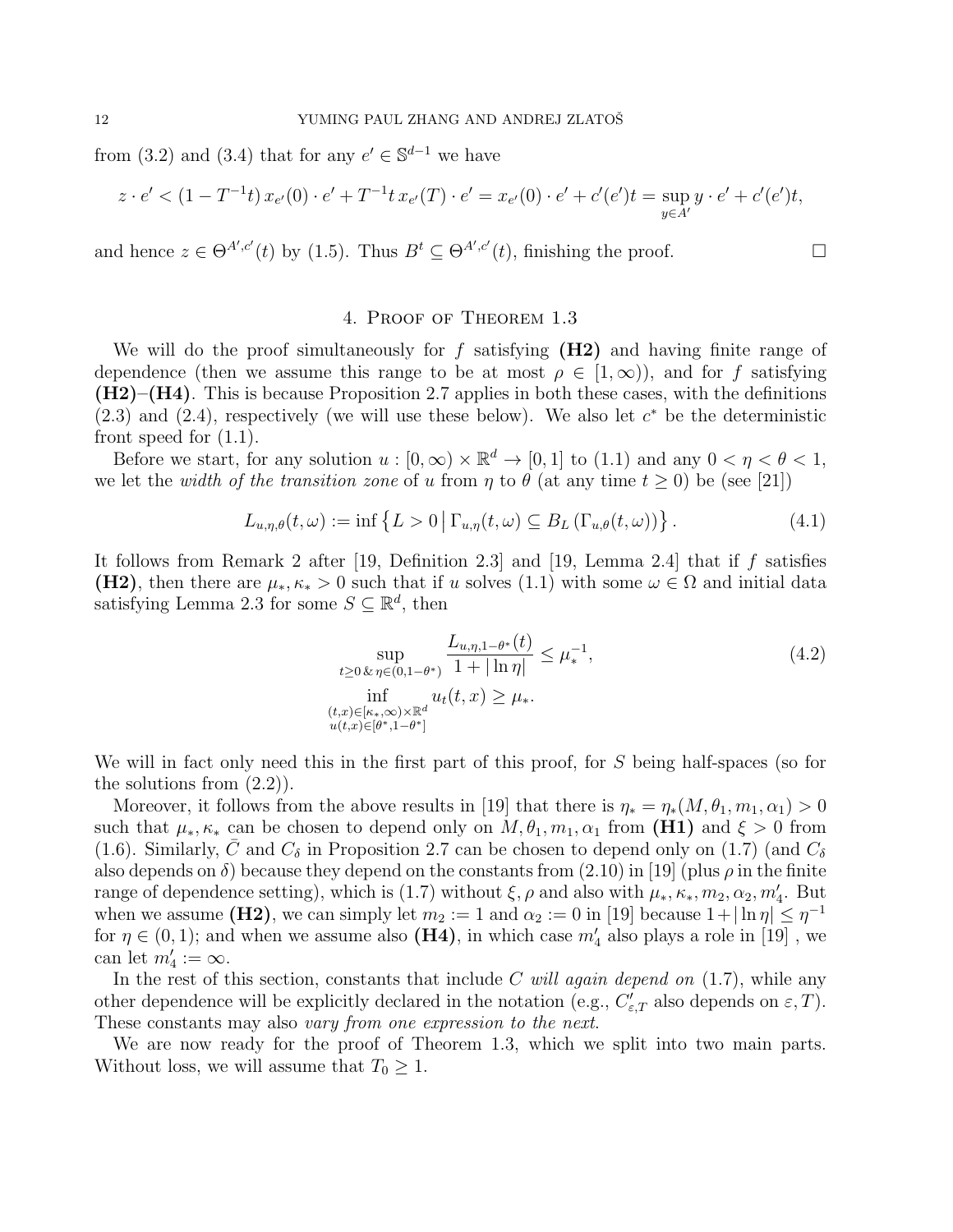4.1. Proof of the "Upper Bound". In this part we will prove (4.19) below for all small  $\varepsilon > 0$ . Let us pick

$$
\sigma' := \min\left\{\frac{1-\beta}{4}, \nu\right\} = 2\sigma,\tag{4.3}
$$

and some  $\varepsilon_0 \in (0, \frac{1}{2})$  $(\frac{1}{2})$  such that

$$
\max\left\{ \left(1 + |\ln(\theta - \varepsilon_0^{1/m_1})|\right) \mu_*^{-1} \varepsilon_0^{1-2\sigma'}, \left((\theta^*)^{-1} + 4C'\right) \varepsilon_0^{\sigma'} \right\} \le 1,\tag{4.4}
$$

with  $C' \geq 1$  to be determined later. Note that this  $\varepsilon_0$  depends only on (1.7) and  $\nu, \theta$ .

Fix any  $y \in \partial A$  and  $e_y \in \mathbb{S}^{d-1}$  such that  $A \subseteq \mathcal{H}_{e_y}^- + y$  (such  $e_y$  always exists because A is convex, and we call it an outer normal to  $\partial A$  at y). Then let

$$
v_y^\varepsilon(t,x,\omega):=u(t,x,\omega;e_y,\varepsilon^{-1}y),
$$

with the right-hand side function defined in (2.2). If we now let  $u^{\varepsilon}(t, x, \omega) := u_{\varepsilon}(\varepsilon t, \varepsilon x, \omega)$ , then Lemma 2.1 and Lemma 2.2 yield

$$
v_y^{\varepsilon}(\tau_{\varepsilon}, \cdot, \omega) \ge (1 - \varepsilon^{1/m_1}) \chi_{\mathcal{H}_{ey}^{-} + \varepsilon^{-1}(y + \varepsilon^{\nu} e_y)} \ge u^{\varepsilon}(0, \cdot, \omega) - \varepsilon^{1/m_1}
$$
(4.5)

with

$$
\tau_{\varepsilon} := \kappa_0 + 2c_0^{-1} \varepsilon^{\nu - 1} + D_1 \varepsilon^{(1 - m_1)/m_1}
$$

(then also  $\tau_{\varepsilon} \leq C \varepsilon^{\sigma'-1}$  for some  $C > 0$  due to (4.3) and  $\nu \geq \sigma'$ ).

It follows from (4.5) and the last claim in Lemma 3.7 in [19] with  $f_2 = f_1 = f$  (this extends Lemma 2.9 in [19] from initial data approximating characteristic functions of balls to those in (2.2), which instead approximate characteristic functions of half-spaces) that if we extend f to  $\mathbb{R}^d \times (1,\infty) \times \Omega$  by 0, then with  $M_* := \frac{1+M}{\mu_*}$  we have that

$$
v_y^{\varepsilon}((1+M_*\varepsilon^{1/m_1})t+\tau_{\varepsilon},x,\omega)+\varepsilon^{1/m_1}
$$

is a supersolution to (1.1) for  $(t, x) \in (\kappa_*, \infty) \times \mathbb{R}^d$ . Hence if we let  $\tau'_\varepsilon := \tau_\varepsilon + (1 + M_* \varepsilon^{1/m_1}) \kappa_*$ and use  $(v_y^{\varepsilon})_t \geq 0$  (by Lemma 2.3) and (4.5), we obtain from the comparison principle that

$$
w_y^{\varepsilon}(t, x, \omega) := v_y^{\varepsilon}((1 + M_* \varepsilon^{1/m_1})t + \tau_{\varepsilon}', x, \omega) + \varepsilon^{1/m_1} \ge u^{\varepsilon}(t, x, \omega),
$$

for all  $(t, x) \in (0, \infty) \times \mathbb{R}^d$ . Therefore,

$$
w_{\varepsilon,y}(\cdot,\cdot,\omega) := w_y^{\varepsilon}(\varepsilon^{-1}\cdot,\varepsilon^{-1}\cdot,\omega) \ge u_{\varepsilon}(\cdot,\cdot,\omega)
$$
\n(4.6)

on  $(0, \infty) \times \mathbb{R}^d$ . We can now use this estimate to prove  $(4.19)$ .

Let us first obtain a crude  $\omega$ -uniform bound. Corollary 2.5 yields

$$
\Gamma_{v_y^{\varepsilon},1-\theta^*}(t,\omega) \subseteq \Gamma_{v_y^{\varepsilon},1-\theta_1}(t,\omega) \subseteq \mathcal{H}_e^- + \varepsilon^{-1}y + (R_0 + \kappa_1 + c_1t)e_y,
$$

and so from  $R_0 + \kappa_1 + c_1[(1 + M_* \varepsilon^{1/m_1})t + \tau_{\varepsilon}'] \leq C(t + \varepsilon^{\sigma'-1})$  for some  $C > 0$ , we obtain

$$
\Gamma_{w_{\varepsilon,y},1-\theta^*}(t,\omega) \subseteq \mathcal{H}_e^- + y + C(t + \varepsilon^{\sigma'})e_y
$$

for all  $t \geq 0$ . From (4.2) and (4.4) we see that  $\sup_{t\geq 0} L_{v_y^{\varepsilon}, \theta-\varepsilon^{1/m_1}, 1-\theta^*}(t) \leq \varepsilon^{2\sigma'-1}$ , hence

$$
\sup_{t\geq 0} L_{w_{\varepsilon,y},\theta,1-\theta^*}(t) \leq \varepsilon \sup_{t\geq 0} L_{v_y^{\varepsilon},\theta-\varepsilon^{1/m_1},1-\theta^*}(t) \leq \varepsilon^{2\sigma'}.
$$
\n(4.7)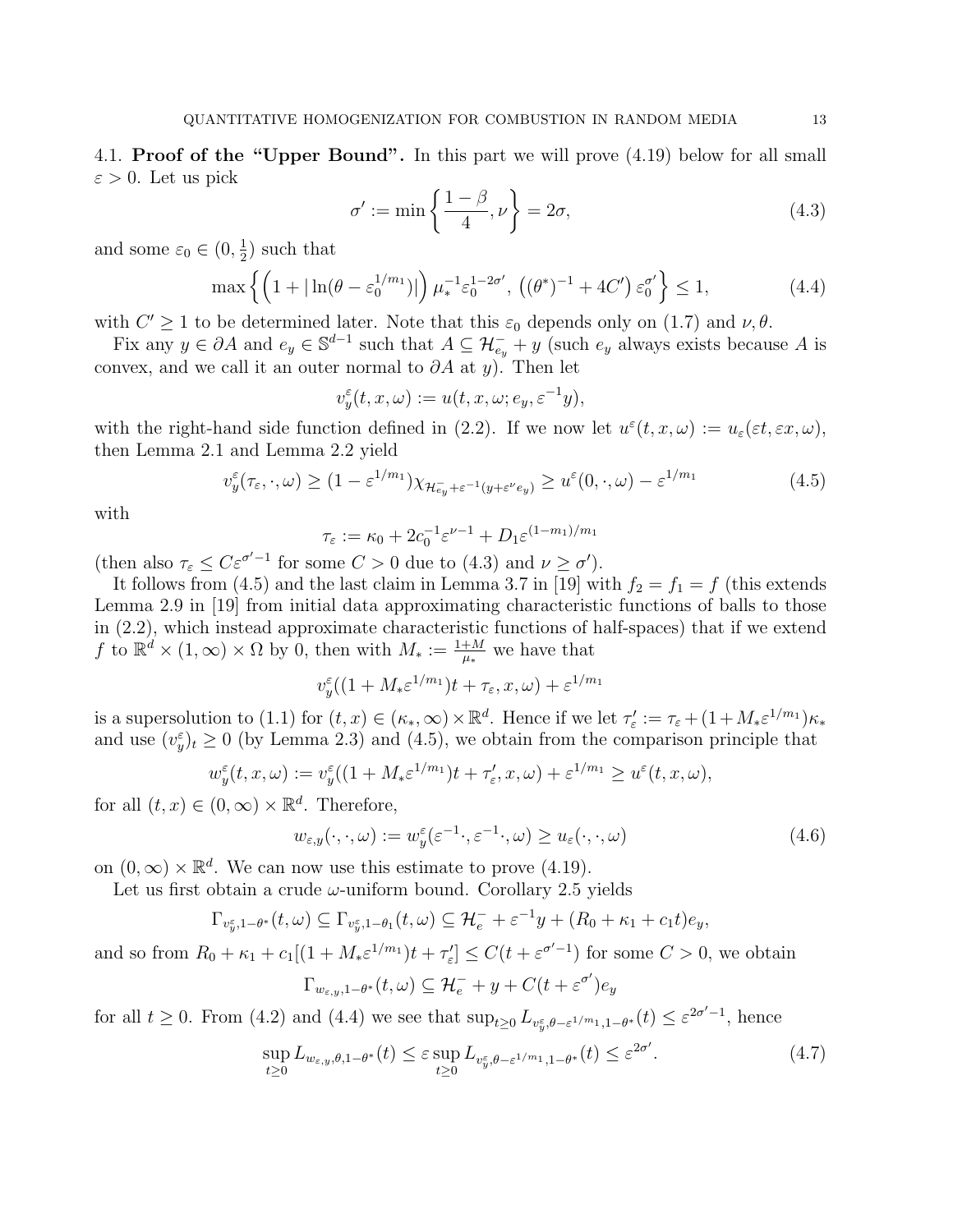So in view of (4.6), for all  $t \geq 0$  we get

$$
\Gamma_{u_{\varepsilon},\theta}(t,\omega) \subseteq \Gamma_{w_{\varepsilon,y},\theta}(t,\omega) \subseteq \mathcal{H}_{e}^{-} + y + C(t + \varepsilon^{\sigma'})e_{y}.
$$
\n(4.8)

Since this holds for all  $y \in \partial A$  and all normal directions  $e_y$  at y, there exists  $C > 0$  such that for all  $t \geq 0$  and  $\omega \in \Omega$  we have

$$
\Gamma_{u_{\varepsilon},\theta}(t,\omega) \subseteq B_{C(t+\varepsilon^{\sigma'})}(A). \tag{4.9}
$$

Now fix any  $T \geq \varepsilon^{\sigma'}$  ( $>\varepsilon$ ), so we have

$$
\Gamma_{u_{\varepsilon},\theta}(T,\omega) \subseteq B_{\tilde{C}T}(A),\tag{4.10}
$$

with  $\tilde{C} := 2 \max\{C, c_1\}$ . Next, take any  $\bar{y} \in B_{\tilde{C}T}(A) \setminus \overline{\Theta^{A,c^*}(T)}$ , let y be the unique projection of  $\bar{y}$  onto  $\partial A$ , let  $e_y := \frac{\bar{y} - y}{\bar{y} - y}$  $\frac{\bar{y}-y}{|\bar{y}-y|}$  (which is then an outer normal to  $\partial A$  at y), and define  $v_y^{\varepsilon}$ ,  $w_y^{\varepsilon}$ , and  $w_{\varepsilon,y}$  as above. Then the definition of  $\Theta^{A,c^*}(\cdot)$  yields

$$
c^*(e_y)T \le |\bar{y} - y| \le \tilde{C}T.
$$
\n(4.11)

Consider the arrival times

$$
T_{\varepsilon}^{w}(\bar{y}, \omega) := \inf\{t \ge 0 \mid w_{\varepsilon, y}(t, \bar{y}, \omega) \ge 1 - \theta^{*}\},
$$
  

$$
T_{\varepsilon}^{v}(\bar{y}, \omega) := \varepsilon^{-1} \inf\{t \ge 0 \mid v_{y}^{\varepsilon}(t, \varepsilon^{-1}\bar{y}, \omega) \ge 1 - \theta^{*}\},
$$

both of which are  $\leq C T$  for some  $C > 0$  by (4.11) and Lemma 2.1. Since (4.3) and (4.4) yield  $\varepsilon^{1/m_1} \leq \theta^*$  (and so  $1 - \theta^* - \varepsilon^{1/m_1} \geq \theta_2$ ), Lemma 2.1,  $\sigma' < \frac{1}{m_1}$  $\frac{1}{m_1}$ , and  $\varepsilon \tau_{\varepsilon} \leq C \varepsilon^{\sigma'}$  imply

$$
T_{\varepsilon}^{v}(\bar{y},\omega) \leq T_{\varepsilon}^{w}(\bar{y},\omega) + C\varepsilon^{1/m_1}T + \varepsilon\tau_{\varepsilon}' + \varepsilon\kappa_0 \leq T_{\varepsilon}^{w}(\bar{y},\omega) + C(1+T)\varepsilon^{\sigma'}.
$$
 (4.12)

Next, after applying Proposition 2.7 to  $v_y^{\varepsilon}$  with  $\delta := \sigma'$  and  $l := |\bar{y} - y| = (\bar{y} - y) \cdot e_y$ , and using  $c^*(e_y) = \overline{T}(e_y)^{-1}$  and  $\beta \leq 1 - 4\sigma'$ , we get

$$
\left| \frac{\mathbb{E}[T_{\varepsilon}^v(\bar{y},\cdot)]}{|\bar{y}-y|} - \frac{1}{c^*(e_y)} \right| \le C \left( \varepsilon^{-1} |\bar{y}-y| \right)^{-3\sigma'}
$$

(here we call the constant  $C_{\delta} = C_{\sigma'}$  just C). This and (4.11) yield

$$
T - \mathbb{E}[T_{\varepsilon}^v(\bar{y}, \cdot)] \le C|\bar{y} - y|^{1 - 3\sigma'} \varepsilon^{3\sigma'} \le C(1 + T)\varepsilon^{3\sigma'}.
$$
\n(4.13)

.

Using (4.11) again, it follows from Proposition 2.7 that for all  $\lambda \geq 0$ ,

$$
\mathbb{P}[|T_{\varepsilon}^{v}(\bar{y},\cdot)-\mathbb{E}[T_{\varepsilon}^{v}(\bar{y},\cdot)]| > \varepsilon\lambda] \leq 2 \exp\left(-C^{-2}\lambda^{2}(\varepsilon^{-1}|\bar{y}-y|)^{-2\beta}\right) \leq 2 \exp\left(-C^{-2}\lambda^{2}T^{-2\beta}\varepsilon^{2\beta}\right).
$$
\n(4.14)

Now take  $\lambda := CT^{\beta} \varepsilon^{-\beta-\sigma'}$  with C from the last expression, and then  $\lambda \leq CT \varepsilon^{2\sigma'-1}$  by  $\beta \leq 1-4\sigma'$  and  $T \geq \varepsilon^{\sigma'}$ . Hence (4.13) and (4.14) show that there is  $C > 0$  such that

$$
\mathbb{P}[T_{\varepsilon}^v(\bar{y},\cdot) \le T - C(1+T)\varepsilon^{2\sigma'}] \le 2\exp\left(-\varepsilon^{-2\sigma'}\right)
$$

Using (4.12) yields, with some  $C > 0$  and  $C_{\varepsilon,T} := C(1+T)\varepsilon^{\sigma'}$ ,

$$
\mathbb{P}[w_{\varepsilon,y}(T - C_{\varepsilon,T}, \bar{y}, \cdot) \ge 1 - \theta^*] = \mathbb{P}[T_{\varepsilon}^w(\bar{y}, \cdot) \le T - C_{\varepsilon,T}] \le 2 \exp\left(-\varepsilon^{-2\sigma'}\right). \tag{4.15}
$$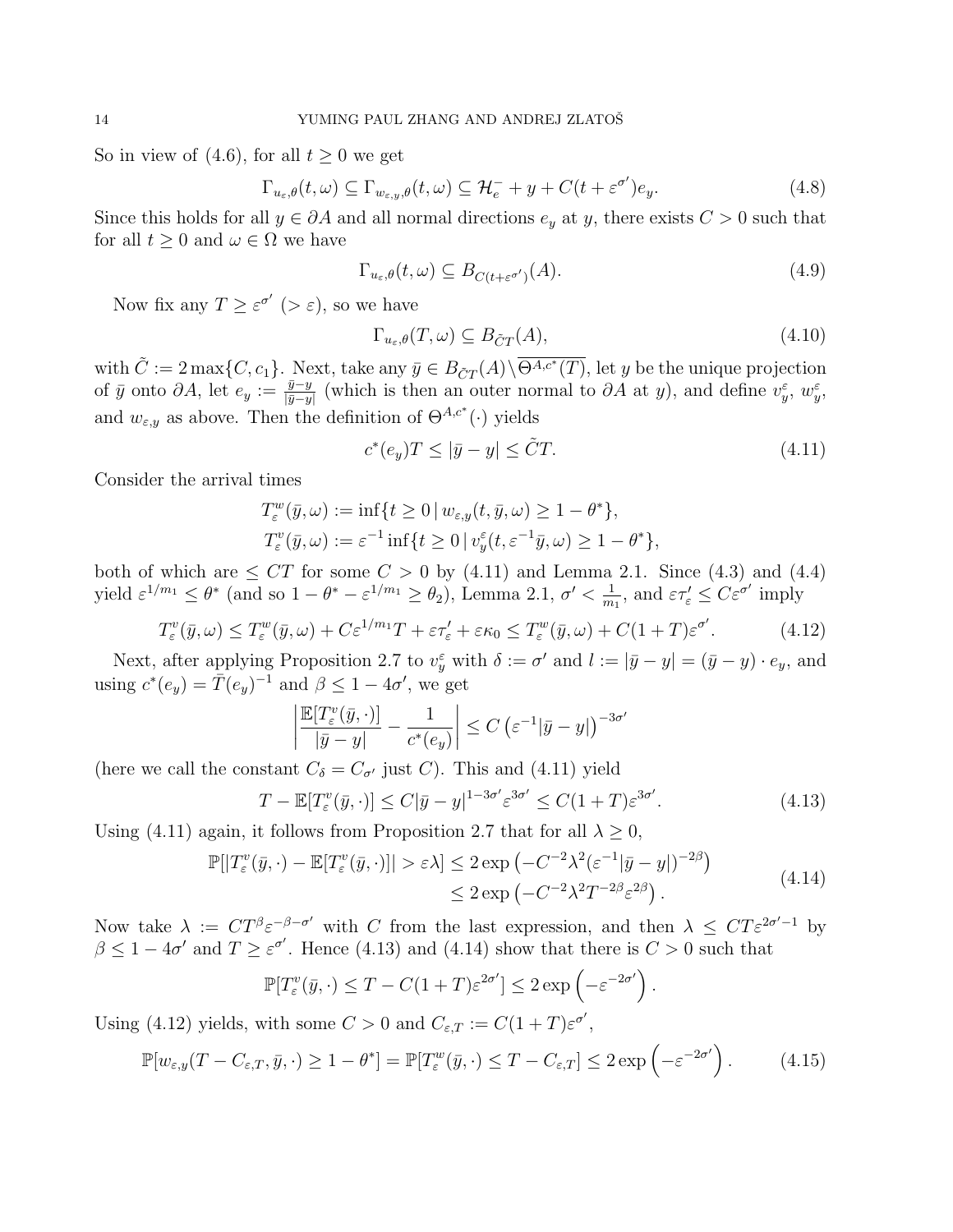Let now  $r := \varepsilon^{2\sigma'} \ (\in (\varepsilon, T) \text{ because } \sigma' \in (0, \frac{1}{8})$  $(\frac{1}{8})$ , and note that  $(4.7)$  implies

$$
L_{\varepsilon} := r + \sup_{z \in \partial A} \sup_{t \ge 0} L_{w_{\varepsilon,z}, \theta, 1 - \theta^*}(t, \omega) \le 2\varepsilon^{2\sigma'}.
$$
 (4.16)

Next let  $G_{\varepsilon,T} \subseteq B_{CT}(A) \backslash \Theta^{A,c^*}(T)$  be some set containing one point from each cube in  $\mathbb{R}^d$ with side length  $rd^{-1/2}$  and all vertices in  $rd^{-1/2}\mathbb{Z}^d$  that has a non-empty intersection with  $B_{\tilde{C}T}(A)\backslash \Theta^{A,c^*}(T)$ . Note that then  $B_{\tilde{C}T}(A)\backslash \Theta^{A,c^*}(T) \subseteq B_r(G_{\varepsilon,T})$ .

Let us now consider any  $\bar{y} \in G_{\varepsilon,T}$ . If we have  $w_{\varepsilon,y}(t,x,\omega) \geq \theta$  for some  $x \in B_r(\bar{y})$  and  $t \geq 0$ , then (4.1) shows that there is  $x' \in B_{L_{\varepsilon}}(\bar{y})$  such that  $w_{\varepsilon,y}(t, x', \omega) \geq 1 - \theta^*$ . Applying Lemma 2.1 to  $v_y^{\varepsilon}$  then implies  $w_{\varepsilon,y}(t+2c_0^{-1}L_{\varepsilon}+\varepsilon\kappa_0,\bar{y},\omega)\geq 1-\theta^*$ . Since

$$
C_{\varepsilon,T} + 2c_0^{-1}L_{\varepsilon} + \varepsilon \kappa_0 \le C'(1+T)\varepsilon^{\sigma'} =: C'_{\varepsilon,T}
$$

by (4.16) (with some  $C' \geq 1$ , that will then also be the number in (4.4)), from (4.15) we get

$$
\mathbb{P}\left[w_{\varepsilon}(T - C'_{\varepsilon,T}, x, \cdot) \ge \theta \text{ for some } x \in B_r(\bar{y})\right] \le 2 \exp\left(-\varepsilon^{-2\sigma'}\right) \tag{4.17}
$$

(with the understanding that this probability is 0 when  $T - C'_{\varepsilon,T} < 0$ ). Then (4.10), (4.17),  $w_{\varepsilon,y} \geq u_{\varepsilon}$ ,  $(w_{\varepsilon,y})_t \geq 0$ , and the fact that  $|G_{\varepsilon,T}| \leq C_A T^d r^{-d}$  for some  $C_A > 0$  (depending only on the diameter of  $A$  and  $(1.7)$  yield

$$
\mathbb{P}\left[\bigcup_{t\in[0,T-C'_{\varepsilon,T}]} \Gamma_{u_{\varepsilon},\theta}(t,\cdot) \not\subseteq \Theta^{A,c^*}(T)\right] \leq \sum_{\bar{y}\in G_{\varepsilon,T}} \mathbb{P}\left[w_{\varepsilon}(T-C'_{\varepsilon,T},x,\cdot)\geq\theta \text{ for some } x\in B_r(\bar{y})\right]
$$

$$
\leq 2C_A T^d r^{-d} \exp\left(-\varepsilon^{-2\sigma'}\right).
$$
\n(4.18)

From (4.4) and  $T_0 \ge 1$  we now have  $C'_{\varepsilon,T_0} < \frac{T_0}{2}$  $\frac{d_0}{2}$ . So for any  $t \in [C'_{\varepsilon,T_0}, T_0]$ , there is a unique  $T \in (t, 2t)$  such that  $t = T - C'_{\varepsilon,T}$ . Then  $\widetilde{C}'_{\varepsilon,T} \leq 2C'_{\varepsilon,T_0}$  and so

$$
\Theta^{A,c^*}(T) \subseteq B_{3c_1C'_{\varepsilon,T_0}}(\Theta^{A,c^*}(t - C'_{\varepsilon,T_0}))
$$

by  $c^* \leq c_1$ . Then (4.18) yields

$$
\mathbb{P}\left[\Gamma_{u_{\varepsilon},\theta}(s,\cdot)\not\subseteq B_{3c_1C'_{\varepsilon,T_0}}\left(\Theta^{A,c^*}(s)\right) \text{ for some } s\in [t-C'_{\varepsilon,T_0},t]\right] \leq 2^{d+1}C_A T_0^d \varepsilon^{-2d\sigma'} \exp\left(-\varepsilon^{-2\sigma'}\right),
$$

and so from  $\lceil T_0(C'_{\varepsilon,T_0})^{-1} \rceil \leq 2\varepsilon^{-\sigma'}$  we obtain

$$
\mathbb{P}\left[\Gamma_{u_{\varepsilon},\theta}(s,\cdot)\not\subseteq B_{3c_1C'_{\varepsilon,T_0}}\left(\Theta^{A,c^*}(s)\right)\text{ for some }s\in[0,T_0]\right] \leq 2^{d+2}C_A T_0^d \varepsilon^{-(2d+1)\sigma'}\exp\left(-\varepsilon^{-2\sigma'}\right).
$$

If we make  $\varepsilon_0 > 0$  smaller yet, depending on the constants mentioned after (4.4) as well as A and  $T_0$ , then for all  $\varepsilon \in (0, \varepsilon_0)$  this shows

$$
\mathbb{P}\left[\Gamma_{u_{\varepsilon},\theta}(t,\cdot)\subseteq B_{\varepsilon^{\sigma}}\left(\Theta^{A,c^*}(t)\right) \text{ for all } t\in[0,T_0]\right] \geq 1 - \exp\left(-\varepsilon^{-2\sigma}\right). \tag{4.19}
$$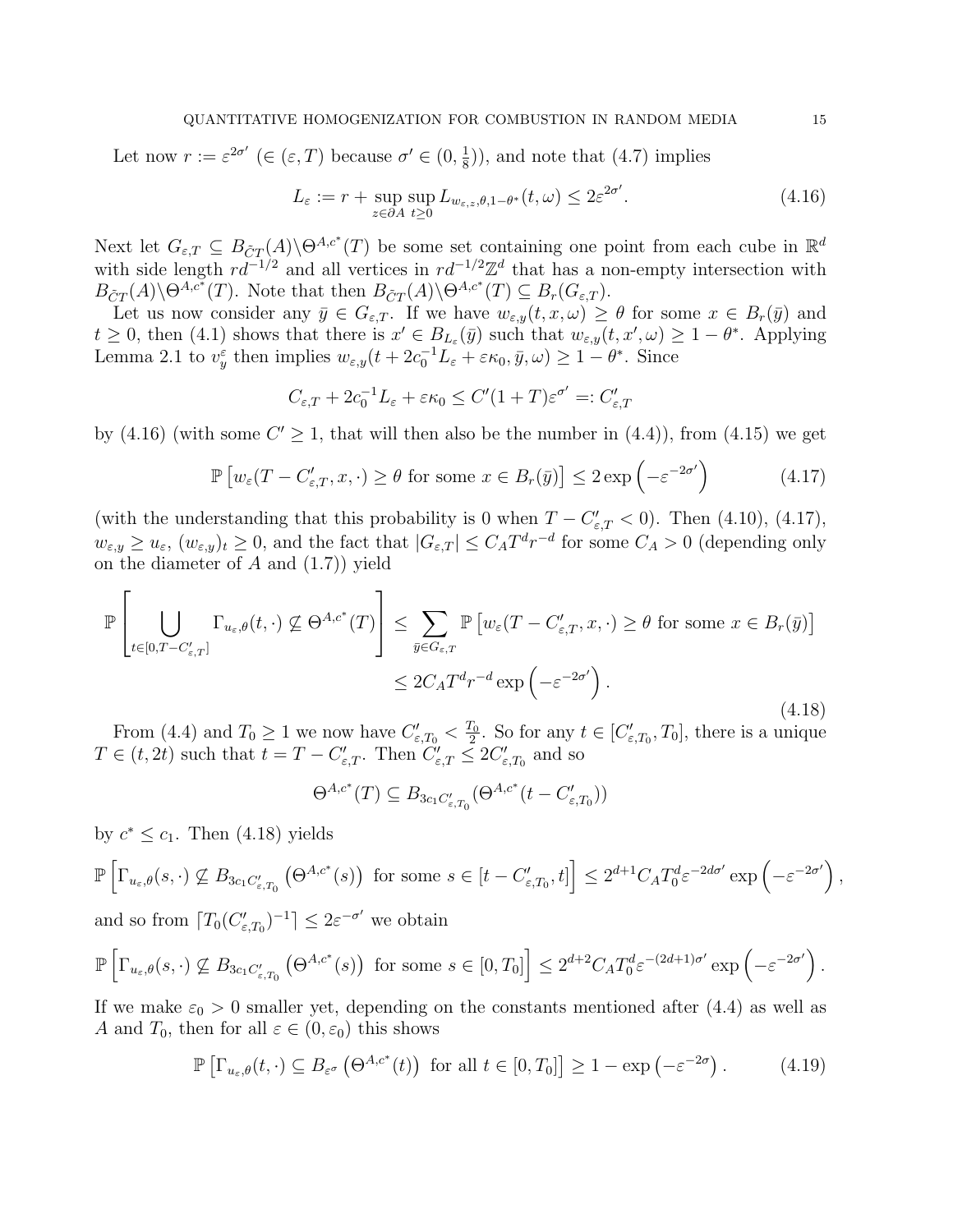4.2. Proof of the "Lower Bound". The second part of this proof is considerably more involved than the first. This is because a lower bound for the solution  $u_{\varepsilon}$  is needed here, but the solutions  $u(\cdot, \cdot, \cdot; e, y)$  with front like initial data cannot serve as global barriers from below. We overcome this problem by using them as approximate local barriers on short time intervals, making use of Lemma 3.1 in the process.

Our goal is now to prove a counterpart to (4.19), namely

$$
\mathbb{P}\left[\left(\Theta^{A,c^*}(t)\right)_{\varepsilon^{\sigma}}^0 \subseteq \Gamma_{u_{\varepsilon},\theta}(t,\cdot) \text{ for all } t \in [C_{\theta,A}\varepsilon,T_0]\right] \ge 1 - \exp\left(-\varepsilon^{-2\sigma}\right) \tag{4.20}
$$

for all  $\varepsilon \in (0,\varepsilon_0)$ , with some  $C_{\theta,A}$  and with  $\varepsilon_0 > 0$  depending on the constants mentioned after (4.4) as well as A and  $T_0$ . Of course, this will then finish the proof.

We will simplify our task a little, so we only have to study  $(1 - \theta^*)$ -level sets of a special solution  $\tilde{u}^{\varepsilon}$  to (1.1) with initial data  $\tilde{u}_{0}^{\varepsilon}$  satisfying Lemma 2.3 with  $S = \varepsilon^{-1}(A_{\varepsilon}^{0}) =: A^{\varepsilon}$ . We again let  $\tilde{u}_{\varepsilon}(t,x,\omega) := \tilde{u}^{\varepsilon}(\frac{t}{\varepsilon})$  $\frac{t}{\varepsilon}, \frac{x}{\varepsilon}$  $(\frac{x}{\varepsilon}, \omega)$ , and claim that for some  $\tau_0 = \tau_0(M, \theta_1, m_1, \alpha_1, \theta, A) > 0$ we have

$$
\Gamma_{\tilde{u}_{\varepsilon},1-\theta^*}(t-\tau_0\varepsilon,\omega)\subseteq\Gamma_{u_{\varepsilon},\theta}(t,\omega)
$$
\n(4.21)

for all  $t \geq \tau_0 \varepsilon$ . Indeed, let  $U : [0, \infty) \to [0, 1]$  be a solution to  $U' = F_0(U)$  with initial data  $U(0) = 1 - \theta_1$ . Since  $F_0(u) > 0$  for all  $u \in [1 - \theta_1, 1)$ , there is  $\tau_1 = \tau_1(m_1, \alpha_1) > 0$ such that  $U(\tau_1) \geq 1 - \frac{1}{2}$  $\frac{1}{2}\theta^*$ . It follows from Lemma 2.4 with  $u_1(t,x) := U(t)$ ,  $u_2 := u^{\varepsilon}$ , and such that  $\upsilon(\tau_1) \geq 1 - \frac{1}{2}\upsilon$ . It form<br>  $r := 2\sqrt{Md} \tau_1 + \sqrt{d/M} \ln \frac{4d}{\theta^*}$  that

$$
u^{\varepsilon}(\tau_1,\cdot,\omega) \ge U(\tau_1) - 2d e^{\sqrt{M/d} \left(-r + 2\sqrt{Md}\tau_1\right)} \ge 1 - \theta^*
$$

on  $(A^{\varepsilon})_r^0$  (which is non-empty if  $\varepsilon_0 > 0$  is small enough, depending on  $A, \nu$ ). Next let

$$
\tau_2 := \tau_1 + 2c_0^{-1}r' + 2c_0^{-1}R_0 + \kappa_0,
$$

where  $B_{r'}((A^{\varepsilon})_r^0) \supseteq A^{\varepsilon}$  for all small enough  $\varepsilon > 0$  (such  $r' = r'(A,r)$  exists because A is convex and hence  $\partial A$  is Lipschitz). Then  $u^{\varepsilon}(\tau_2, \cdot, \omega) \geq 1 - \theta^*$  on  $B_{R_0}(A^{\varepsilon})$  by Lemma 2.1, so  $u^{\varepsilon}(\tau_2, \cdot, \omega) \ge \tilde{u}^{\varepsilon}(0, \cdot, \omega)$ . Thus for all  $(t, \omega) \in [0, \infty) \times \Omega$  we obtain

$$
\Gamma_{\tilde{u}_{\varepsilon},1-\theta^*}(t,\omega)\subseteq\Gamma_{u_{\varepsilon},1-\theta^*}(t+\tau_2\varepsilon,\omega).
$$

When  $\theta \leq 1 - \theta^*$ , this immediately yields (4.21) with  $\tau_0 := \tau_2$ . When  $\theta \in (1 - \theta^*, 1)$ , this and Lemma 2.2 yield (4.21) with  $\tau_0 := \tau_2 + 1 + D_1(1 - \theta)^{1 - m_1}$ .

Let now  $\sigma'$  be from (4.3). We claim that (4.20) will follow once we show that there is  $\tilde{C} > 0$  such that for all  $T_0 \ge 1$  and  $\varepsilon > 0$  small enough (depending on the constants after  $(4.4)$  and  $A, T_0$ ) we have

$$
\mathbb{P}\left[ \left( \Theta^{\varepsilon A^{\varepsilon},c^*}(t) \right)^0_{\tilde{C}T_0\varepsilon^{\sigma'}} \subseteq \Gamma_{\tilde{u}_{\varepsilon},1-\theta^*}(t,\cdot) \text{ for all } t \in [0,T_0] \right] \ge 1 - \exp\left( -\varepsilon^{-\sigma'} \right). \tag{4.22}
$$

Indeed, for all small  $\varepsilon > 0$  we have

$$
\left(\Theta^{A,c^*}(t)\right)_{2\varepsilon^{\sigma'}}^0 \subseteq \Theta^{\varepsilon A^\varepsilon,c^*}(t-\tau_0\varepsilon)
$$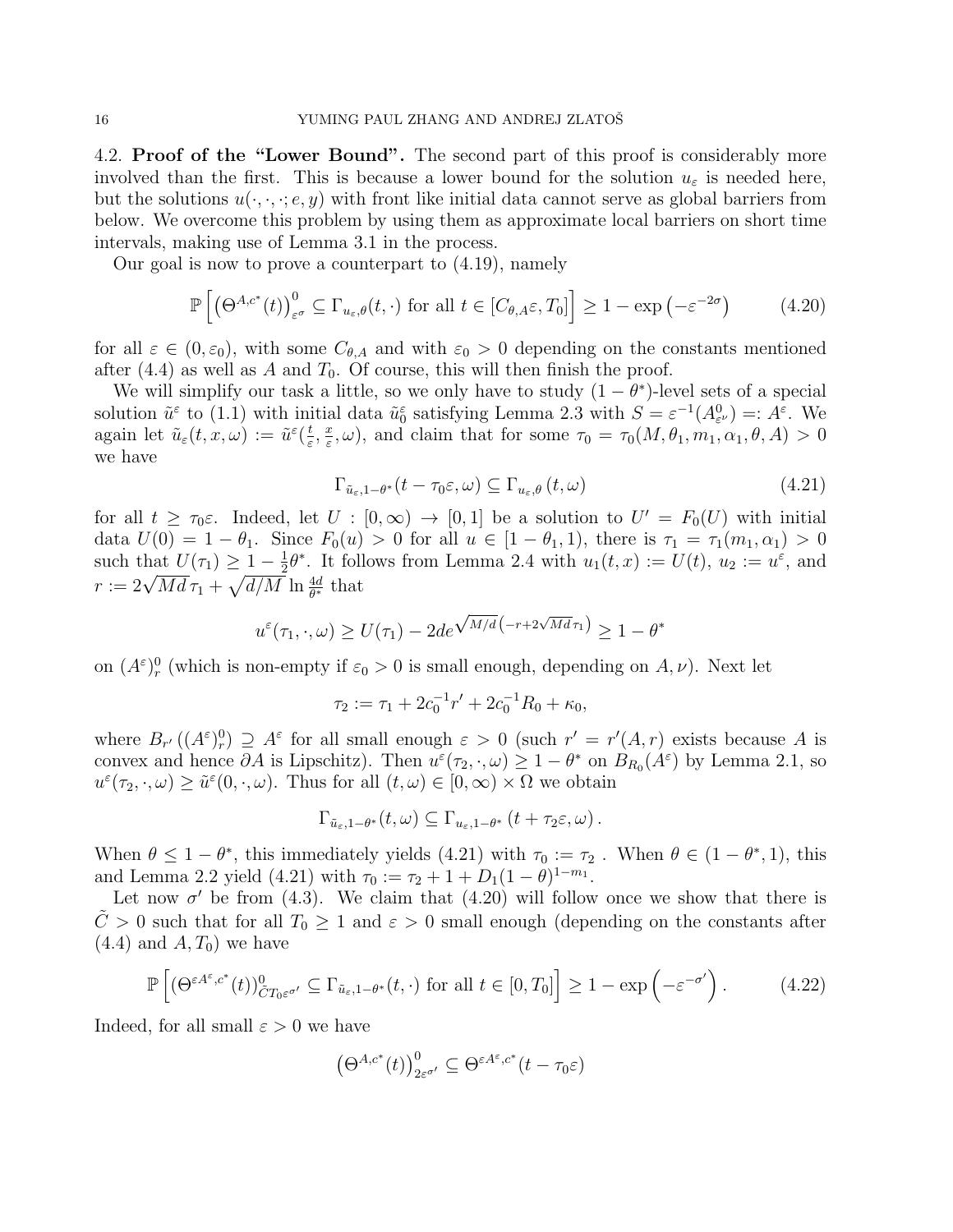for all  $t \geq \tau_0 \varepsilon$  due to convexity of A, (1.5), and (4.3). This and (4.21) now show that if  $(\Theta^{\varepsilon A^{\varepsilon},c^*}(t))_{\tilde{C}T_0\varepsilon^{\sigma'}}^0 \subseteq \Gamma_{\tilde{u}_{\varepsilon},1-\theta^*}(t,\omega)$  for all  $t \in [0,T_0],$  then

$$
\left(\Theta^{A,c^*}(t)\right)^0_{(2+\tilde{C}T_0)\varepsilon^{\sigma'}}\subseteq\Gamma_{u_{\varepsilon},\theta}(t,\omega)
$$

for all  $t \in [\tau_0 \varepsilon, T_0]$ . So again, if we make  $\varepsilon_0 > 0$  smaller yet, depending on the constants mentioned after (4.4) as well as A and  $T_0$ , then (4.22) will indeed imply (4.20) with  $C_{\theta,A} := \tau_0$ .

So let us now prove (4.22). In the proof, we will write  $u_{\varepsilon}$  and A in place of  $\tilde{u}_{\varepsilon}$  and  $\varepsilon A^{\varepsilon}$  (so  $(u_{\varepsilon})_t \geq 0$ , and denote

$$
\sigma'' := \frac{1 - \beta}{2(2 - \beta)} \in \left(\sigma', \frac{1}{6}\right) \quad \text{and} \quad r_{\varepsilon} := \varepsilon^{\sigma''} \tag{4.23}
$$

(recall that  $\beta \in (\frac{1}{2})$  $(\frac{1}{2}, 1)$ ). Let us also pick  $\varepsilon_0 \in (0, \frac{1}{2})$  $(\frac{1}{2})$  such that

$$
\max \left\{ 2c_0^{-1} \varepsilon_0^{\sigma'' - \sigma'}, \ D_2(1 + \kappa_0 + c_1(1 + 4c_0^{-1})) \varepsilon_0^{\sigma''} \right\} \le 1
$$
\n(4.24)

(where  $\kappa_0$  is from Lemma 2.1 and  $D_2$  from Corollary 2.6); we will need to further decrease  $\varepsilon_0$  later. For any  $u : [0, \infty) \times \mathbb{R}^d \times \Omega \to [0, 1]$ , let us denote by

$$
T_u(x,\omega) := \inf\{t \ge 0 \mid u(t,x,\omega) \ge 1 - \theta^*\}
$$

the arrival time at  $x \in \mathbb{R}^d$ .

Now we fix any  $\varepsilon \in (0, \varepsilon_0]$  and  $T \in [\varepsilon^{\sigma'}, T_0]$ , and pick  $A', c'$  as in Lemma 3.1 with  $r = r_{\varepsilon}$ (then  $T \geq \frac{2r}{c_0}$  $\frac{2r}{c_0}$  by (4.24)). Then let  $\Theta_{\varepsilon,T}^k := \Theta^{A',c'}(kr_{\varepsilon}^2)$  for each  $k \in \mathbb{N}$ , and

$$
t_k(\omega) := \inf \left\{ t \ge 0 \, | \, u_\varepsilon(t, \cdot, \omega) \ge (1 - \theta^*) \chi_{\Theta_{\varepsilon,T}^k} \right\}
$$

for each  $\omega \in \Omega$ . Note that from Lemma 2.1 and Lemma 3.1(ii) we obtain

$$
t_0(\cdot) \le 2c_0^{-1}r_{\varepsilon} + \kappa_0\varepsilon. \tag{4.25}
$$

Let  $K := \lceil Tr_{\varepsilon}^{-2} \rceil$ , so that clearly  $\Theta^{A',c'}(T) \subseteq \Gamma_{u_{\varepsilon},1-\theta^*}(t_K(\omega),\omega)$  for all  $\omega \in \Omega$ . Our goal is now to prove (4.36) below, which is a high-probability upper bound on  $t_{k+1}(\cdot) - t_k(\cdot)$  for each  $k = 0, 1, \ldots, K - 1$ . Adding these will then yield a high-probability upper bound on  $t_K(\cdot)$ , and therefore also the estimate (4.37) below, which is very close to (4.22) for the single time T instead of all  $t \in [0, T_0]$ . We will then upgrade this to (4.22).

Fix any  $x_0 \in \Theta_{\varepsilon,T}^{k+1} \setminus \Theta_{\varepsilon,T}^k$  and  $\omega \in \Omega$ . Since  $\Theta_{\varepsilon,T}^k$  is convex, there is  $x_1 \in \partial \Theta_{\varepsilon,T}^k$  such that  $d(x_0, \Theta_{\varepsilon,T}^k) = |x_0 - x_1|$ , and  $e := \frac{x_0 - x_1}{|x_0 - x_1|}$  is an outer normal to  $\partial \Theta_{\varepsilon,T}^k$  at  $x_1$ . Then

$$
d_0 := |x_0 - x_1| \le c'(e)r_{\varepsilon}^2 \le c^*(e)r_{\varepsilon}^2 \tag{4.26}
$$

by (2.6) and Lemma 3.1(i). Since  $\Theta_{\varepsilon,T}^k$  satisfies the  $r_{\varepsilon}$ -interior ball condition by Lemma 3.1(iii), e is the unique outer normal to  $\partial \Theta_{\varepsilon,T}^k$  at  $x_1$  and

$$
B_{r_{\varepsilon}}(x_1-r_{\varepsilon}e)\subseteq \Theta_{\varepsilon,T}^k\subseteq \Gamma_{u_{\varepsilon},1-\theta^*}(t_k(\omega),\omega).
$$

So if we let  $w_k^{\varepsilon}(t, x, \omega) := u_{\varepsilon}(t_k + \varepsilon t, x_0 + \varepsilon x, \omega)$ , then clearly

$$
B_{\varepsilon^{-1}r_{\varepsilon}}\left(-\varepsilon^{-1}(d_0+r_{\varepsilon})e\right) \subseteq \Gamma_{w_{k}^{\varepsilon},1-\theta^{*}}(0,\omega). \tag{4.27}
$$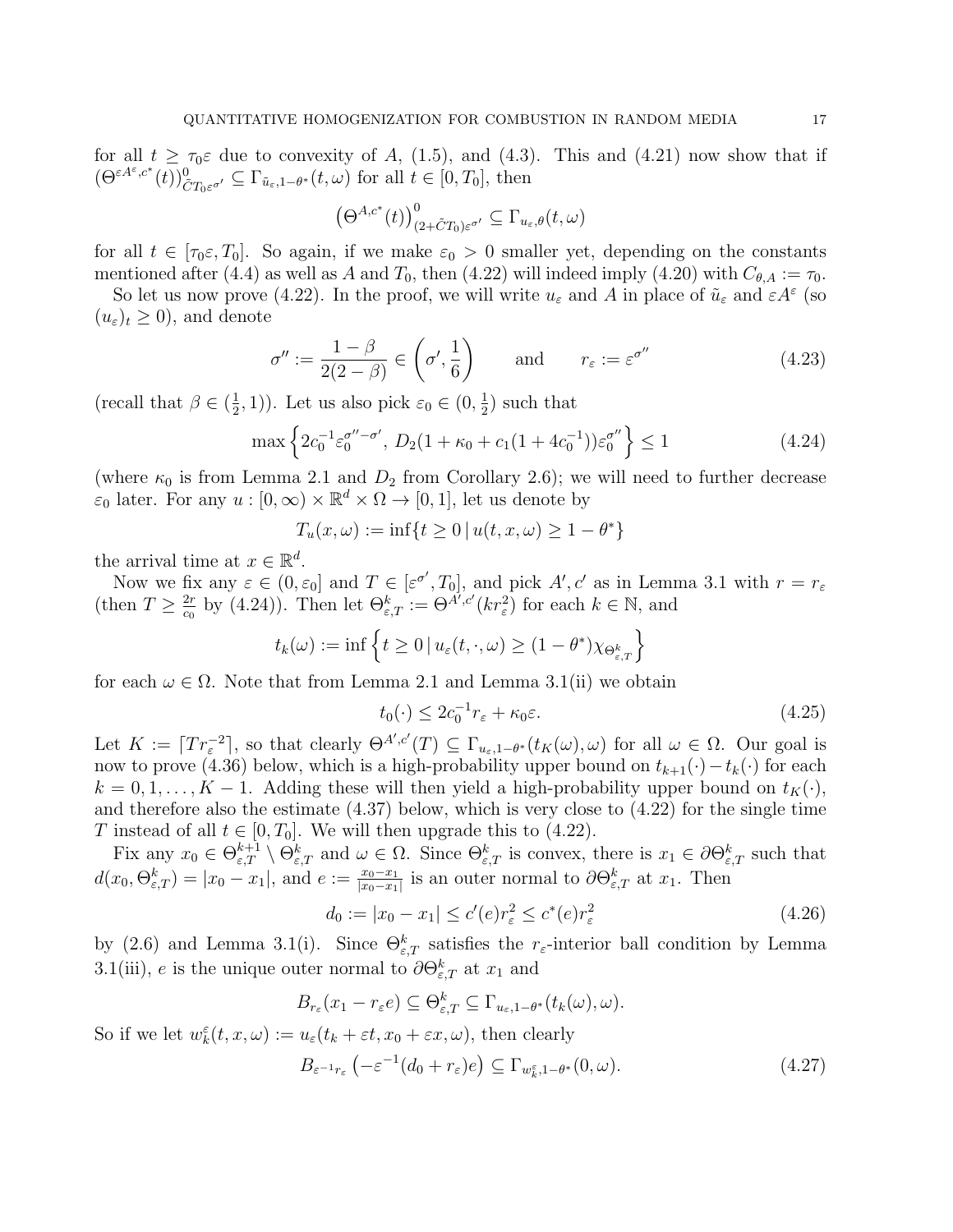Let us now define  $d_1 := c_1 r_{\varepsilon}^2 + D_2((1 + \kappa_0)\varepsilon + 4c_0^{-1}c_1r_{\varepsilon}^2)$ , with  $D_2 \ge 1$  from Corollary 2.6. Then  $d_1 > \max\{r_\varepsilon^2, d_0\}$  by (4.26), and  $d_1 < \min\{r_\varepsilon, Cr_\varepsilon^2\}$  for some  $C > 0$  by  $2\sigma'' < 1$  and (4.24). We also let

$$
d_2 := \frac{d_1^2 + d_0^2 + 2d_0r_{\varepsilon}}{2(d_0 + r_{\varepsilon})},
$$
  
so then  $d_1 - d_2 = \frac{(d_1 - d_0)(2r_{\varepsilon} - d_1 + d_0)}{2(d_0 + r_{\varepsilon})} > 0$  and  $d_2 - d_0 = \frac{d_1^2 - d_0^2}{2(d_0 + r_{\varepsilon})} > 0$ . Hence  
 $0 \le d_0 < d_2 < d_1 \le \min\{r_{\varepsilon}, Cr_{\varepsilon}^2\}$  and  $d_2 - d_0 \le Cr_{\varepsilon}^3$ , (4.28)

with some  $C > 0$ . We then have

$$
\left\{ x \in \mathbb{R}^d \, \middle| \, x \cdot e < -\varepsilon^{-1} d_2 \right\} \cap B_{\varepsilon^{-1} d_1}(0) \subseteq B_{\varepsilon^{-1} r_\varepsilon} \left( -\varepsilon^{-1} (d_0 + r_\varepsilon) e \right),\tag{4.29}
$$

which follows from  $(4.28)$  and the fact that the spherical cap on the left has axis e and the radius of its base is  $\sqrt{d_1^2 - d_2^2}$ , which equals  $\sqrt{r_\varepsilon^2 - (r_\varepsilon + d_0 - d_2)^2}$  due to the definition of  $d_2$ . Now let

$$
v(\cdot,\cdot,\omega) := u(\cdot,\varepsilon^{-1}x_0 + \cdot,\omega;e,\varepsilon^{-1}(x_0 - d_2e))
$$

where u is from (2.2). Then v and  $w_k^{\varepsilon}$  both satisfy (1.1) with f shifted in space by  $\frac{x_0}{\varepsilon}$ , and  $\mathrm{supp} \, v(0, \cdot, \omega) \subseteq \mathcal{H}_e^- + (R_0 - \frac{d_2}{\varepsilon})$  $(\frac{d_2}{\varepsilon})e$ . This, (4.27), (4.29), and Lemma 2.1 yield

$$
v(0, \cdot, \omega) \le w_k^{\varepsilon}(\tau_3, \cdot, \omega)
$$

on  $B_{\varepsilon^{-1}d_1}(0)$ , where  $\tau_3 := \frac{2R_0}{c_0} + \kappa_0$ . Since  $v(0, \cdot, \omega) \ge (1 - \theta^*) \chi_{\mathcal{H}_{\varepsilon} - \varepsilon^{-1}d_2e}$ , from Lemma 2.1 we also obtain  $T_v(0,\omega) \leq 2(\varepsilon c_0)^{-1}d_2 + \kappa_0$ , so the definition of  $d_1$ , (4.26), and (4.28) yield

$$
\varepsilon^{-1}d_1 \ge D_2\left(1 + \kappa_0 + 4(\varepsilon c_0)^{-1}c_1r_\varepsilon^2\right) \ge D_2(1 + T_v(0, \omega)),
$$

provided  $\varepsilon_0 > 0$  is small enough (depending on (1.7)) so that  $d_2 \le c^*(e) r_{\varepsilon}^2 + Cr_{\varepsilon}^3 \le 2c_1r_{\varepsilon}^2$ . So Corollary 2.6 with

$$
u_1 := v(\cdot, \cdot, \omega), \quad u_2 := w_k^{\varepsilon}(\cdot, \cdot, \omega), \quad t_0 := \tau_3, \quad \text{and} \quad R := \varepsilon^{-1} d_1,
$$

yields

$$
T_v(0,\omega) \ge T_{w_k^{\varepsilon}}(0,\omega) - \tau_3 - \kappa_0. \tag{4.30}
$$

We next apply both claims in Proposition 2.7, with  $\delta := \sigma'$  and  $l := \varepsilon^{-1} d_2$  (also recall that  $\overline{T}(e) = c^*(e)^{-1}$ , to obtain

$$
\mathbb{P}\left[\left|T_v(0,\cdot) - (\varepsilon c^*(e))^{-1}d_2\right| \ge C\left(\varepsilon^{-1}d_2\right)^{\beta+\sigma'} + \lambda\right] \le 2\exp\left(-\bar{C}^{-2}\lambda^2\left(\varepsilon^{-1}d_2\right)^{-2\beta}\right) \tag{4.31}
$$

for some  $C > 0$  and all  $\lambda \geq 0$ . Let us then take  $\lambda := \overline{C}(\varepsilon^{-1}d_2)^{\beta} \varepsilon^{-\sigma'}$ . We get from (4.23) and (4.28) that

$$
(\varepsilon^{-1}d_2)^{\beta+\sigma'} \le (\varepsilon^{-1}d_2)^{\beta} \varepsilon^{-\sigma'} \le C\varepsilon^{3\sigma''-1}
$$
\n(4.32)

because (4.23) yields

$$
3\sigma'' + \sigma' - 2\sigma''\beta \le \sigma''(4 - 2\beta) \le 1 - \beta.
$$

Then (4.31) and  $d_2 \leq c^*(e) r_{\varepsilon}^2 + C r_{\varepsilon}^3$  show that with some  $C > 0$  we have

$$
\mathbb{P}\left[T_v(0,\cdot)\geq \varepsilon^{2\sigma''-1}+C\varepsilon^{3\sigma''-1}\right]\leq 2\exp\left(-\varepsilon^{-2\sigma'}\right). \tag{4.33}
$$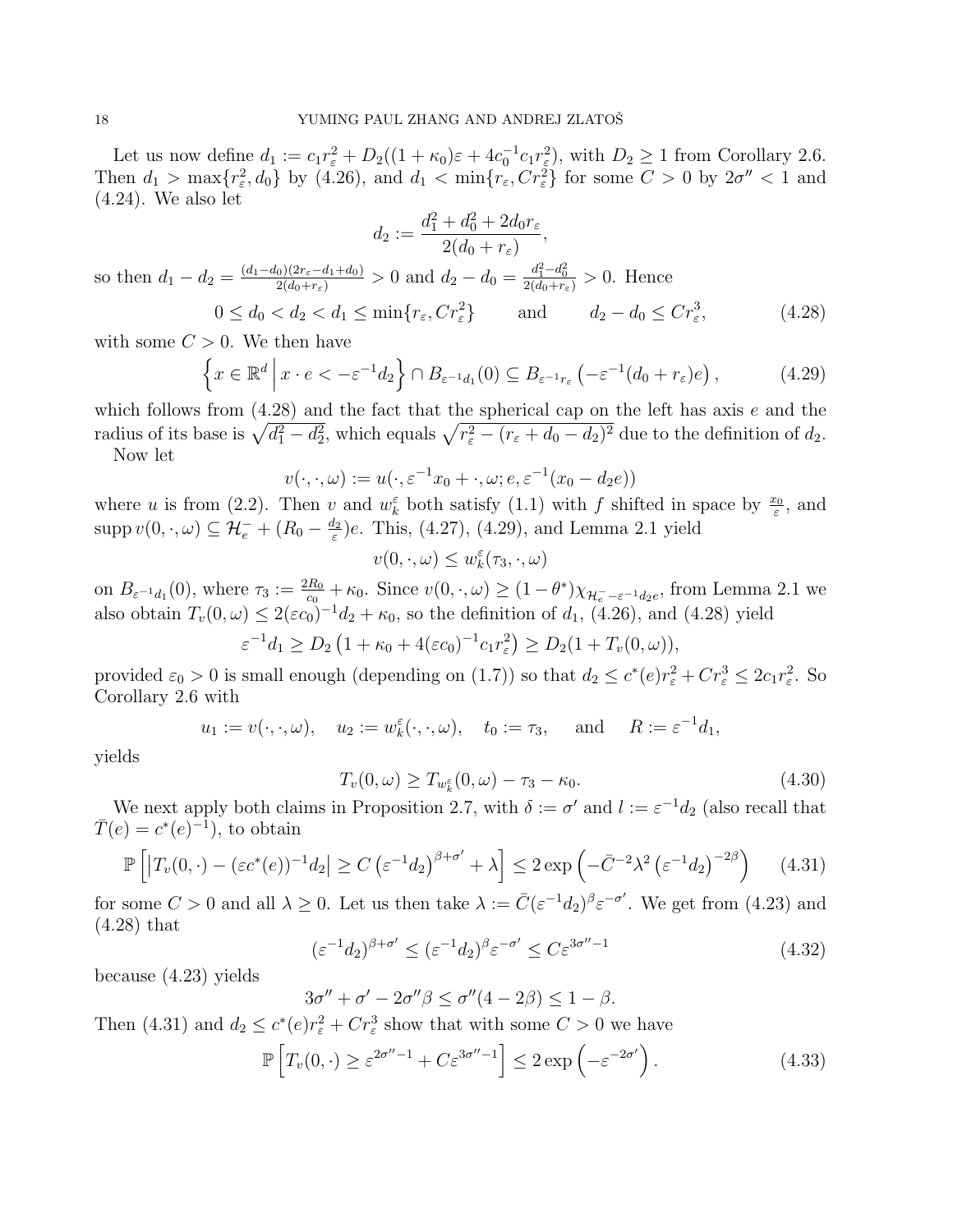Hence (4.30),  $3\sigma'' \le 1$ , and the definition of  $w_k^{\varepsilon}$  yield with some  $C > 0$ ,

$$
\mathbb{P}\left[T_{u_{\varepsilon}}(x_0,\cdot)-t_k(\cdot)\geq \varepsilon^{2\sigma''}+C\varepsilon^{3\sigma''}\right]\leq 2\exp\left(-\varepsilon^{-2\sigma'}\right). \tag{4.34}
$$

In order to upgrade this to (4.36), let  $G_{\varepsilon,T}^k \subseteq \Theta_{\varepsilon,T}^{k+1} \backslash \Theta_{\varepsilon,T}^k$  be a set containing one point from each cube in  $\mathbb{R}^d$  with side length  $\varepsilon d^{-1/2}$  and all vertices in  $\varepsilon d^{-1/2}\mathbb{Z}^d$  that has a nonempty intersection with  $\Theta_{\varepsilon,T}^{k+1} \setminus \Theta_{\varepsilon,T}^k$  (recall that  $d \leq 3$  is the spatial dimension). Then clearly  $\Theta_{\varepsilon,T}^{k+1} \setminus \Theta_{\varepsilon,T}^k \subseteq B_{\varepsilon}(G_{\varepsilon,T}^k)$ . If  $x_0 \in G_{\varepsilon,T}^k$ , applying Lemma 2.1 to  $u^{\varepsilon} = u_{\varepsilon}(\varepsilon \cdot, \varepsilon \cdot, \omega)$  yields

$$
T_{u_{\varepsilon}}(x_0, \omega) \ge \sup_{x \in B_{\varepsilon}(x_0)} T_{u_{\varepsilon}}(x, \omega) - (2c_0^{-1} + \kappa_0)\varepsilon. \tag{4.35}
$$

This, (4.34), and the fact that  $|G_{\varepsilon,T}^k| \leq C_A T^{d-1} r_{\varepsilon}^2 \varepsilon^{-d}$  for some  $C_A > 0$  yield with some  $C > 0$ ,

$$
\mathbb{P}\left[t_{k+1}(\cdot) - t_k(\cdot) \ge \varepsilon^{2\sigma''} + C\varepsilon^{3\sigma''}\right] = \mathbb{P}\left[\sup_{x \in \Theta_{\varepsilon,T}^{k+1} \setminus \Theta_{\varepsilon,T}^k} T_{u_{\varepsilon}}(x,\cdot) - t_k(\omega) \ge \varepsilon^{2\sigma''} + C\varepsilon^{3\sigma''}\right]
$$

$$
\le 2C_A T^{d-1} \varepsilon^{2\sigma'' - d} \exp\left(-\varepsilon^{-2\sigma'}\right). \tag{4.36}
$$

Next recall that  $K = \lceil T \varepsilon^{-2\sigma''} \rceil$ , and  $T_0 \ge \max\{T, 1\}$ . Then for  $C' := 1 + 2C + 2c_0^{-1} + \kappa_0$ , with  $C$  from  $(4.36)$ , we have

$$
K(\varepsilon^{2\sigma''} + C\varepsilon^{3\sigma''}) + 2c_0^{-1}\varepsilon^{\sigma''} + \kappa_0\varepsilon \le T + C'T_0\varepsilon^{\sigma''}.
$$

This,  $(4.36)$ , and  $(4.25)$  imply that

$$
\mathbb{P}\left[t_K(\cdot) \geq T + C'T_0\varepsilon^{\sigma''}\right] \leq \sum_{k=0}^{K-1} \mathbb{P}\left[t_{k+1}(\cdot) - t_k(\cdot) \geq \varepsilon^{2\sigma''} + C\varepsilon^{3\sigma''}\right] \leq 4C_A T_0^d \varepsilon^{-d} \exp\left(-\varepsilon^{-2\sigma'}\right).
$$

Now (1.5) and Lemma 3.1(ii) show that

$$
B_{c_1\varepsilon^{\sigma''}/c_0}\left(\Theta^{A,c^*}(T-c_1c_0^{-2}\varepsilon^{\sigma''})\right)\subseteq \Theta^{A,c^*}(T)\subseteq B_{c_1\varepsilon^{\sigma''}/c_0}\left(\Theta^{A',c'}(T)\right).
$$

Then convexity of A implies  $\Theta^{A,c^*}(T - c_1 c_0^{-2} \varepsilon^{\sigma''}) \subseteq \Theta^{A',c'}(T)$  (note that both these sets are also convex), so the definition of  $t_K(\omega)$  yields

$$
\mathbb{P}\left[\Theta^{A,c^*}(T-c_1c_0^{-2}\varepsilon^{\sigma''})\nsubseteq \Gamma_{u_{\varepsilon},1-\theta^*}(T+C'T_0\varepsilon^{\sigma''},\cdot)\right] \leq \mathbb{P}\left[\Theta^{A',c'}(T)\nsubseteq \Gamma_{u_{\varepsilon},1-\theta^*}(T+C'T_0\varepsilon^{\sigma''},\cdot)\right]
$$

$$
\leq \mathbb{P}\left[t_K(\cdot)\geq T+C'T_0\varepsilon^{\sigma''}\right].
$$

Therefore

$$
\mathbb{P}\left[\Theta^{A,c^*}(T - c_1 c_0^{-2} \varepsilon^{\sigma''}) \not\subseteq \Gamma_{u_{\varepsilon},1-\theta^*}(T + C'T_0 \varepsilon^{\sigma''},\cdot)\right] \le 4C_A T_0^d \varepsilon^{-d} \exp\left(-\varepsilon^{-2\sigma'}\right). \tag{4.37}
$$

Now let

$$
T_{\varepsilon} := \varepsilon^{\sigma'} + C'T_0 \varepsilon^{\sigma''}
$$
 and  $C'' := c_1 C' + c_1^2 c_0^{-2}$ .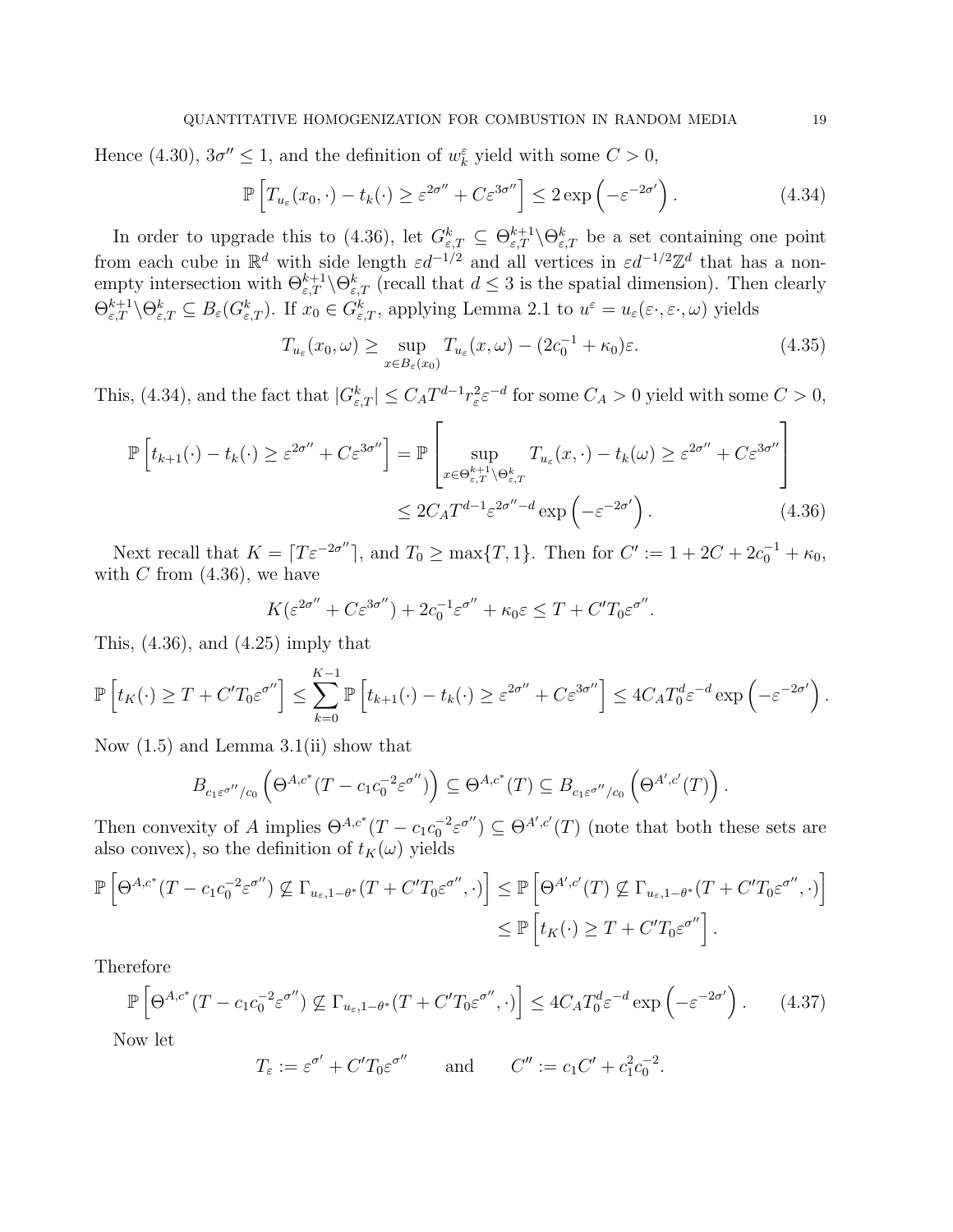If  $t \in [T_{\varepsilon}, T_0]$ , it follows from  $(4.37)$  with  $T := t - C'T_0 \varepsilon^{\sigma''}$ , and from  $(\Theta^{A,c^*}(t))_{c_1}^0 \subseteq \Theta^{A,c^*}(t-s)$ for any  $s \in [0, t]$ , that (recall also  $T_0 \ge 1$ , so  $C''T_0 \ge c_1(C'T_0 + c_1c_0^{-2}))$ 

$$
\mathbb{P}\left[\left(\Theta^{A,\varepsilon^*}(t)\right)^0_{C''T_0\varepsilon^{\sigma''}} \not\subseteq \Gamma_{u_{\varepsilon},1-\theta^*}(t,\cdot)\right] \le 4C_A T_0^d \varepsilon^{-d} \exp\left(-\varepsilon^{-2\sigma'}\right). \tag{4.38}
$$

On the other hand, if  $t \in [0, T_{\varepsilon}]$ , then from  $c^* \leq c_1$  and  $(u_{\varepsilon})_t \geq 0$  we obtain

$$
(\Theta^{A,c^*}(t))_{c_1T_{\varepsilon}}^0 \subseteq A \subseteq \Gamma_{u_{\varepsilon},1-\theta^*}(t,\omega). \tag{4.39}
$$

The last two estimates will now yield (4.22). For any  $t \geq s \geq 0$  we clearly have  $\Theta^{A,c^*}(s) \subseteq$  $\Theta^{A,c^*}(t)$ , and also  $\Gamma_{u_{\varepsilon},1-\theta^*}(s,\cdot) \subseteq \Gamma_{u_{\varepsilon},1-\theta^*}(t,\cdot)$  because  $(u_{\varepsilon})_t \geq 0$ . Then (4.39) and

$$
\tilde{C}T_0\varepsilon^{\sigma'} \ge \max\left\{c_1T_{\varepsilon}, C''T_0\varepsilon^{\sigma''} + c_1\varepsilon^{\sigma'}\right\},\,
$$

with  $\tilde{C} := C'' + c_1$ , show that

$$
\mathbb{P}\left[\left(\Theta^{A,c^*}(t)\right)^0_{\tilde{C}T_0\varepsilon^{\sigma'}}\nsubseteq\Gamma_{u_{\varepsilon},1-\theta^*}(t,\cdot)\text{ for some }t\in[0,T_0]\right] \leq \mathbb{P}\left[\left(\Theta^{A,c^*}(t)\right)^0_{C''T_0\varepsilon^{\sigma''}+c_1\varepsilon^{\sigma'}}\nsubseteq\Gamma_{u_{\varepsilon},1-\theta^*}(t,\cdot)\text{ for some }t\in[T_{\varepsilon},T_0]\right] \leq \sum_{j=\lceil T_{\varepsilon}\varepsilon^{-\sigma'}\rceil-1}^{\lceil T_0\varepsilon^{-\sigma'}\rceil-1}\mathbb{P}\left[\left(\Theta^{A,c^*}((j+1)\varepsilon^{\sigma'})\right)^0_{C''T_0\varepsilon^{\sigma''}+c_1\varepsilon^{\sigma'}}\nsubseteq\Gamma_{u_{\varepsilon},1-\theta^*}(j\varepsilon^{\sigma'},\cdot)\right].
$$

Again using  $(\Theta^{A,c^*}(t))_{c_1}^0 \subseteq \Theta^{A,c^*}(t-s)$  for  $t \geq s \geq 0$ , and then  $(4.38)$ , we can continue this estimate via

$$
\leq \sum_{j=\lceil T_{\varepsilon} \varepsilon^{-\sigma'} \rceil - 1}^{\lceil T_{0} \varepsilon^{-\sigma'} \rceil - 1} \mathbb{P}\left[\left(\Theta^{A,c^*}(j\varepsilon^{\sigma'})\right)_{C''T_{0}\varepsilon^{\sigma''}}^{0} \not\subseteq \Gamma_{u_{\varepsilon},1-\theta^*}(j\varepsilon^{\sigma'},\cdot)\right] \leq 4C_{A}T_{0}^{d+1}\varepsilon^{-d-\sigma'}\exp\left(-\varepsilon^{-2\sigma'}\right).
$$

Recalling that we wrote  $u_{\varepsilon}$  and A in place of  $\tilde{u}_{\varepsilon}$  and  $\varepsilon A^{\varepsilon}$ , this yields (4.22) after we let  $\varepsilon_0 > 0$ be small enough (it will then depend on the constants mentioned after  $(4.4)$  as well as A and  $T_0$ ). The proof is thus finished.

#### **REFERENCES**

- [1] M. Alfaro and T. Giletti, Asymptotic analysis of a monostable equation in periodic media, Tamkang J. Math. 47 (2016), no. 1, 1–26.
- [2] S. Armstrong and P. Cardaliaguet, Stochastic homogenization of quasilinear Hamilton-Jacobi equations and geometric motions, J. Eur. Math. Soc. (JEMS) **20** (2018), no. 4, 797–864.
- [3] D. J. Aronson and H. F. Weinberger, Nonlinear diffusion in population genetics, combustion, and nerve pulse propagation, Partial Differential Equations and Related Topics, Lecture Notes in Mathematics 446, 5–49, Springer Verlag, 1975.
- [4] D. J. Aronson and H. F. Weinberger, Multidimensional nonlinear diffusion arising in population genetics, Advances in Math. 30 (1978), no. 1, 33–76.